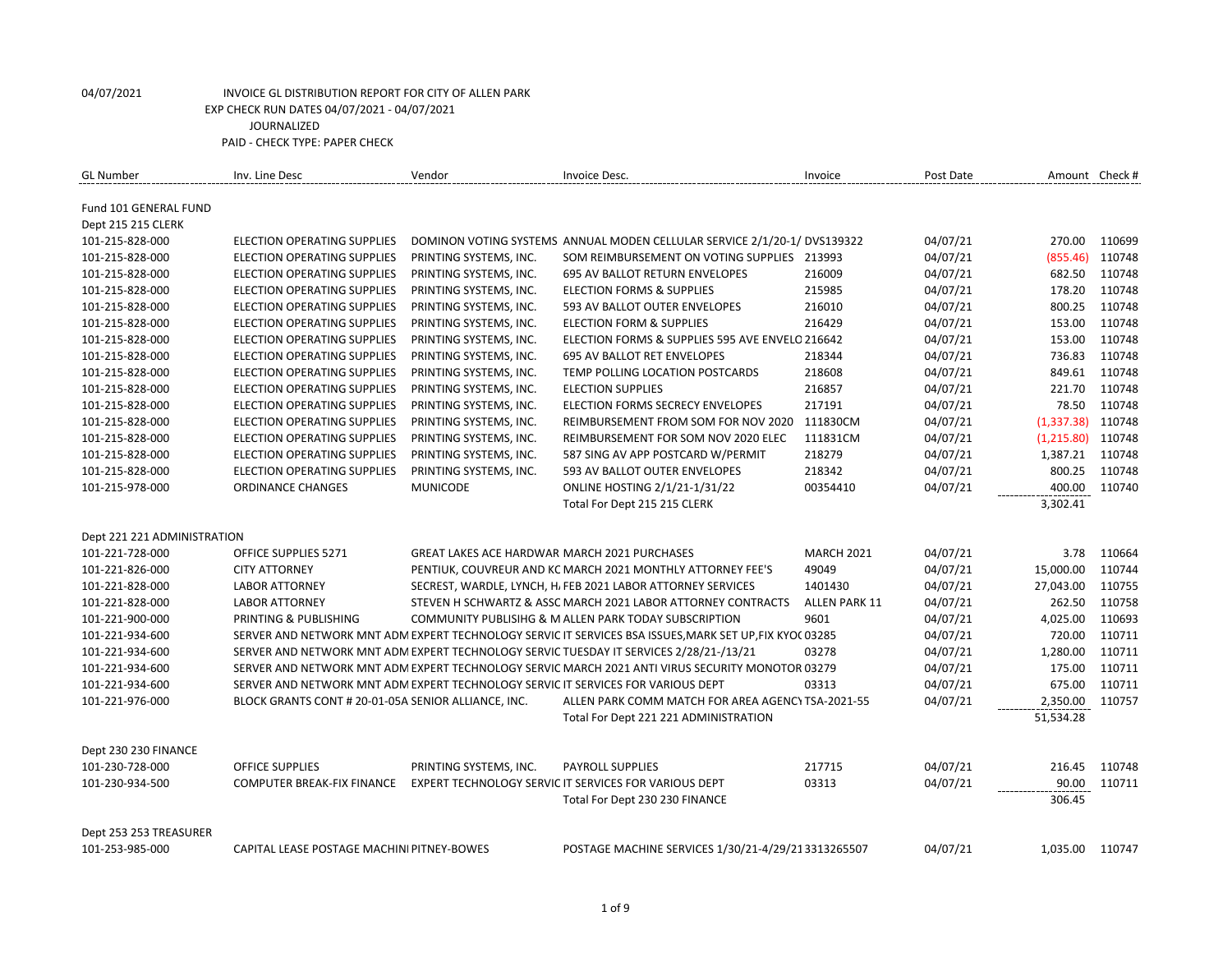| Total For Dept 253 253 TREASURER<br>1,035.00<br>Dept 263 263 CITY HALL<br>101-263-931-000<br>89879<br>04/07/21<br>42.00<br>110661<br><b>BUILDING MAINTENANCE</b><br>A & B LOCKSMITH<br>SUPPLIES FOR CITY HALL<br>04/07/21<br>410.94<br>110664<br>101-263-931-000<br><b>BUILDING MAINTENANCE 5272</b><br><b>GREAT LAKES ACE HARDWAR MARCH 2021 PURCHASES</b><br><b>MARCH 2021</b><br>04/07/21<br>188.92<br>110689<br>101-263-931-000<br>BUILDING MAINTENANCE CITY HAI CINTAS CORPORATION-300<br>CITY HALL & POLICE DEPT SERVICES 3/22/21<br>4079157958<br>188.92<br>110689<br><b>BUILDING MAINTENANCE CITY HAI CINTAS CORPORATION-300</b><br>CITY HALL & POLICE DEPT RUG SERVICES 3/29/.4079839259<br>04/07/21<br>101-263-931-000<br>188.92<br>04/07/21<br>110689<br>101-263-931-000<br>BUILDING MAINTENANCE CITY HAI CINTAS CORPORATION-300<br>CITY HALL & POLICE DEPT RUG SERVICES 4/5/2: 4080456536<br>0.00<br>110689<br>101-263-931-000<br><b>BUILDING MAINTENANCE</b><br><b>CINTAS CORPORATION-300</b><br>9124886719<br>04/07/21<br><b>CREDIT REC FOR INV 4075860314</b><br>110689<br>04/07/21<br>0.00<br>101-263-931-000<br><b>BUILDING MAINTENANCE</b><br><b>CINTAS CORPORATION-300</b><br><b>CREDIT REC FOR INV 4076521885</b><br>9124886722<br>110689<br><b>BUILDING MAINTENANCE</b><br><b>CINTAS CORPORATION-300</b><br><b>CREDIT REC FOR INV 4077171629</b><br>9124886724<br>04/07/21<br>0.00<br>101-263-931-000<br>BUILDING MAINTENANCE- CITY HA REDGUARD FIRE & SECURITY CITY HALL FIRE ALARM SYSTEM APRIL - JUNE 2C 48187<br>04/07/21<br>249.00<br>110751<br>101-263-931-000<br>2,450.00<br>110768<br>101-263-931-000<br><b>BUILDING MAINTENANCE</b><br><b>VETERANS CLEANING</b><br>MARCH 2021 CITY HALL CLEANING SERVICES<br>21-1003<br>04/07/21<br><b>BUILDING MAINTENANCE</b><br><b>VETERANS CLEANING</b><br>MARCH 2021 DPW CLEANING SERVICES<br>21-2603<br>04/07/21<br>1,375.00<br>110768<br>101-263-931-000<br>5,093.70<br>Total For Dept 263 263 CITY HALL<br>Dept 277 CABLE/IT<br>101-277-934-500<br>03312<br>04/07/21<br>1,280.00<br>110711<br>IT SERVICES DEDICATED TUESDAY EXPERT TECHNOLOGY SERVIC TUESDAY IT SERVICES 3/14-3/27/21<br>COMPUTER EQUIPMENT/NEW DP! EXPERT TECHNOLOGY SERVIC SWITCH PROGRAMMING FOR NEW DPS BLDG 03315<br>04/07/21<br>720.00<br>110711<br>101-277-984-000<br>Total For Dept 277 CABLE/IT<br>2,000.00<br>Dept 305 305 POLICE DEPARTMENT<br>83491<br>04/07/21<br>38.88<br>110745<br>101-305-729-000<br>K-9 SUPPLIES<br>PET SUPPLIES PLUS<br>ANIMAL SUPPLIES<br>1043<br>04/07/21<br>110721<br>101-305-768-000<br><b>UNIFORMS</b><br><b>GRAPHICWEAR PRINTING</b><br>UNIFORMS FOR POLICE DEPT<br>158.46<br>110691<br>101-305-805-000<br><b>VEHICLE TOWING</b><br><b>CITY TOWING</b><br>39 VEHICLES TOWED 2 PERSONAL 3/1-3/15/21 3/1/21-3/15/21<br>04/07/21<br>6,490.00<br><b>TELEPHONE</b><br>04/07/21<br>16.55<br>110672<br>101-305-853-000<br>AMERICAN MESSAGING LLC CHAPLAIN PAGER SERVICES 315-4/14/21<br>Z1319539VC<br>700.00<br>110688<br>101-305-931-000<br><b>BUILDING MAINTENANCE</b><br>CERTIFIED ALARM INC<br>REPAIR PARKING LOT GATE<br>83357<br>04/07/21<br>110711<br><b>COMPUTER BREAK-FIX</b><br>EXPERT TECHNOLOGY SERVIC COMPUTER SERVICES FOR POLICE DEPT<br>03287<br>04/07/21<br>315.00<br>101-305-934-500<br>110711<br>03317<br>04/07/21<br>315.00<br><b>COMPUTER BREAK-FIX</b><br>EXPERT TECHNOLOGY SERVIC COMPUTER SERVICES POLICE DEPT<br>101-305-934-500<br>110684<br>COMPUTER SOFTWARE MAINTEN/ CDW GOVERNMENT, LLC<br>IT EQUIPMENT FOR POLICE DEPT<br>9756843<br>04/07/21<br>446.48<br>101-305-935-000<br>3,120.00<br>110734<br>101-305-935-000<br>COMPUTER SOFTWARE MAINTEN/ LEXIPOL<br>POLICE ONE ACADEMY ANNUAL FEE 4/1/21-3/. INVPRA477<br>04/07/21<br>480.00<br>110679<br>101-305-939-000<br><b>BARGAIN TIRE CO</b><br><b>PARTS</b><br>1770<br>04/07/21<br><b>VEHICLE MAINTENANCE</b><br><b>PARTS</b><br>359-210458<br>04/07/21<br>66.99<br>110717<br>101-305-939-000<br><b>VEHICLE MAINTENANCE</b><br><b>GLENDALE AUTO VALUE</b><br>110717<br>04/07/21<br>12.59<br>101-305-939-000<br><b>GLENDALE AUTO VALUE</b><br><b>PARTS</b><br>359-210592<br><b>VEHICLE MAINTENANCE</b><br>110717<br><b>PARTS</b><br>359-211108<br>04/07/21<br>142.32<br>101-305-939-000<br><b>VEHICLE MAINTENANCE</b><br><b>GLENDALE AUTO VALUE</b><br>43.49<br>110717<br>101-305-939-000<br><b>VEHICLE MAINTENANCE</b><br><b>GLENDALE AUTO VALUE</b><br>PARTS FOR 2016 CHEVROLET TAHOE<br>359-211491<br>04/07/21<br>75.88<br>110717<br>PARTS FOR 2009 FORD ESCAPE<br>04/07/21<br>101-305-939-000<br><b>VEHICLE MAINTENANCE</b><br><b>GLENDALE AUTO VALUE</b><br>359-211062<br><b>PARTS</b><br>302.98<br>110717<br>101-305-939-000<br><b>VEHICLE MAINTENANCE</b><br><b>GLENDALE AUTO VALUE</b><br>359-211482<br>04/07/21<br>110717<br>PARTS FOR 2009 FORD ESCAPE<br>359-211067<br>04/07/21<br>113.28<br>101-305-939-000<br><b>VEHICLE MAINTENANCE</b><br><b>GLENDALE AUTO VALUE</b><br><b>PARTS</b><br>04/07/21<br>144.81<br>110762<br>101-305-939-000<br><b>VEHICLE MAINTENANCE</b><br><b>TAYLOR CHEVROLET</b><br>291106CVR | <b>GL Number</b> | Inv. Line Desc | Vendor | Invoice Desc. | Invoice | Post Date | Amount Check # |
|------------------------------------------------------------------------------------------------------------------------------------------------------------------------------------------------------------------------------------------------------------------------------------------------------------------------------------------------------------------------------------------------------------------------------------------------------------------------------------------------------------------------------------------------------------------------------------------------------------------------------------------------------------------------------------------------------------------------------------------------------------------------------------------------------------------------------------------------------------------------------------------------------------------------------------------------------------------------------------------------------------------------------------------------------------------------------------------------------------------------------------------------------------------------------------------------------------------------------------------------------------------------------------------------------------------------------------------------------------------------------------------------------------------------------------------------------------------------------------------------------------------------------------------------------------------------------------------------------------------------------------------------------------------------------------------------------------------------------------------------------------------------------------------------------------------------------------------------------------------------------------------------------------------------------------------------------------------------------------------------------------------------------------------------------------------------------------------------------------------------------------------------------------------------------------------------------------------------------------------------------------------------------------------------------------------------------------------------------------------------------------------------------------------------------------------------------------------------------------------------------------------------------------------------------------------------------------------------------------------------------------------------------------------------------------------------------------------------------------------------------------------------------------------------------------------------------------------------------------------------------------------------------------------------------------------------------------------------------------------------------------------------------------------------------------------------------------------------------------------------------------------------------------------------------------------------------------------------------------------------------------------------------------------------------------------------------------------------------------------------------------------------------------------------------------------------------------------------------------------------------------------------------------------------------------------------------------------------------------------------------------------------------------------------------------------------------------------------------------------------------------------------------------------------------------------------------------------------------------------------------------------------------------------------------------------------------------------------------------------------------------------------------------------------------------------------------------------------------------------------------------------------------------------------------------------------------------------------------------------------------------------------------------------------------------------------------------------------------------------------------------------------------------------------------------------------------------------------------------------------------------------------------------------------------------------------------------------------------------------------------------------------------------------------------------------------------------------------------------------------------------------------------------------------------------------------------------------------------------------------------------------------------------------------------------------------------------------------------------------------------------------------------------------------------------------------------------|------------------|----------------|--------|---------------|---------|-----------|----------------|
|                                                                                                                                                                                                                                                                                                                                                                                                                                                                                                                                                                                                                                                                                                                                                                                                                                                                                                                                                                                                                                                                                                                                                                                                                                                                                                                                                                                                                                                                                                                                                                                                                                                                                                                                                                                                                                                                                                                                                                                                                                                                                                                                                                                                                                                                                                                                                                                                                                                                                                                                                                                                                                                                                                                                                                                                                                                                                                                                                                                                                                                                                                                                                                                                                                                                                                                                                                                                                                                                                                                                                                                                                                                                                                                                                                                                                                                                                                                                                                                                                                                                                                                                                                                                                                                                                                                                                                                                                                                                                                                                                                                                                                                                                                                                                                                                                                                                                                                                                                                                                                                                                    |                  |                |        |               |         |           |                |
|                                                                                                                                                                                                                                                                                                                                                                                                                                                                                                                                                                                                                                                                                                                                                                                                                                                                                                                                                                                                                                                                                                                                                                                                                                                                                                                                                                                                                                                                                                                                                                                                                                                                                                                                                                                                                                                                                                                                                                                                                                                                                                                                                                                                                                                                                                                                                                                                                                                                                                                                                                                                                                                                                                                                                                                                                                                                                                                                                                                                                                                                                                                                                                                                                                                                                                                                                                                                                                                                                                                                                                                                                                                                                                                                                                                                                                                                                                                                                                                                                                                                                                                                                                                                                                                                                                                                                                                                                                                                                                                                                                                                                                                                                                                                                                                                                                                                                                                                                                                                                                                                                    |                  |                |        |               |         |           |                |
|                                                                                                                                                                                                                                                                                                                                                                                                                                                                                                                                                                                                                                                                                                                                                                                                                                                                                                                                                                                                                                                                                                                                                                                                                                                                                                                                                                                                                                                                                                                                                                                                                                                                                                                                                                                                                                                                                                                                                                                                                                                                                                                                                                                                                                                                                                                                                                                                                                                                                                                                                                                                                                                                                                                                                                                                                                                                                                                                                                                                                                                                                                                                                                                                                                                                                                                                                                                                                                                                                                                                                                                                                                                                                                                                                                                                                                                                                                                                                                                                                                                                                                                                                                                                                                                                                                                                                                                                                                                                                                                                                                                                                                                                                                                                                                                                                                                                                                                                                                                                                                                                                    |                  |                |        |               |         |           |                |
|                                                                                                                                                                                                                                                                                                                                                                                                                                                                                                                                                                                                                                                                                                                                                                                                                                                                                                                                                                                                                                                                                                                                                                                                                                                                                                                                                                                                                                                                                                                                                                                                                                                                                                                                                                                                                                                                                                                                                                                                                                                                                                                                                                                                                                                                                                                                                                                                                                                                                                                                                                                                                                                                                                                                                                                                                                                                                                                                                                                                                                                                                                                                                                                                                                                                                                                                                                                                                                                                                                                                                                                                                                                                                                                                                                                                                                                                                                                                                                                                                                                                                                                                                                                                                                                                                                                                                                                                                                                                                                                                                                                                                                                                                                                                                                                                                                                                                                                                                                                                                                                                                    |                  |                |        |               |         |           |                |
|                                                                                                                                                                                                                                                                                                                                                                                                                                                                                                                                                                                                                                                                                                                                                                                                                                                                                                                                                                                                                                                                                                                                                                                                                                                                                                                                                                                                                                                                                                                                                                                                                                                                                                                                                                                                                                                                                                                                                                                                                                                                                                                                                                                                                                                                                                                                                                                                                                                                                                                                                                                                                                                                                                                                                                                                                                                                                                                                                                                                                                                                                                                                                                                                                                                                                                                                                                                                                                                                                                                                                                                                                                                                                                                                                                                                                                                                                                                                                                                                                                                                                                                                                                                                                                                                                                                                                                                                                                                                                                                                                                                                                                                                                                                                                                                                                                                                                                                                                                                                                                                                                    |                  |                |        |               |         |           |                |
|                                                                                                                                                                                                                                                                                                                                                                                                                                                                                                                                                                                                                                                                                                                                                                                                                                                                                                                                                                                                                                                                                                                                                                                                                                                                                                                                                                                                                                                                                                                                                                                                                                                                                                                                                                                                                                                                                                                                                                                                                                                                                                                                                                                                                                                                                                                                                                                                                                                                                                                                                                                                                                                                                                                                                                                                                                                                                                                                                                                                                                                                                                                                                                                                                                                                                                                                                                                                                                                                                                                                                                                                                                                                                                                                                                                                                                                                                                                                                                                                                                                                                                                                                                                                                                                                                                                                                                                                                                                                                                                                                                                                                                                                                                                                                                                                                                                                                                                                                                                                                                                                                    |                  |                |        |               |         |           |                |
|                                                                                                                                                                                                                                                                                                                                                                                                                                                                                                                                                                                                                                                                                                                                                                                                                                                                                                                                                                                                                                                                                                                                                                                                                                                                                                                                                                                                                                                                                                                                                                                                                                                                                                                                                                                                                                                                                                                                                                                                                                                                                                                                                                                                                                                                                                                                                                                                                                                                                                                                                                                                                                                                                                                                                                                                                                                                                                                                                                                                                                                                                                                                                                                                                                                                                                                                                                                                                                                                                                                                                                                                                                                                                                                                                                                                                                                                                                                                                                                                                                                                                                                                                                                                                                                                                                                                                                                                                                                                                                                                                                                                                                                                                                                                                                                                                                                                                                                                                                                                                                                                                    |                  |                |        |               |         |           |                |
|                                                                                                                                                                                                                                                                                                                                                                                                                                                                                                                                                                                                                                                                                                                                                                                                                                                                                                                                                                                                                                                                                                                                                                                                                                                                                                                                                                                                                                                                                                                                                                                                                                                                                                                                                                                                                                                                                                                                                                                                                                                                                                                                                                                                                                                                                                                                                                                                                                                                                                                                                                                                                                                                                                                                                                                                                                                                                                                                                                                                                                                                                                                                                                                                                                                                                                                                                                                                                                                                                                                                                                                                                                                                                                                                                                                                                                                                                                                                                                                                                                                                                                                                                                                                                                                                                                                                                                                                                                                                                                                                                                                                                                                                                                                                                                                                                                                                                                                                                                                                                                                                                    |                  |                |        |               |         |           |                |
|                                                                                                                                                                                                                                                                                                                                                                                                                                                                                                                                                                                                                                                                                                                                                                                                                                                                                                                                                                                                                                                                                                                                                                                                                                                                                                                                                                                                                                                                                                                                                                                                                                                                                                                                                                                                                                                                                                                                                                                                                                                                                                                                                                                                                                                                                                                                                                                                                                                                                                                                                                                                                                                                                                                                                                                                                                                                                                                                                                                                                                                                                                                                                                                                                                                                                                                                                                                                                                                                                                                                                                                                                                                                                                                                                                                                                                                                                                                                                                                                                                                                                                                                                                                                                                                                                                                                                                                                                                                                                                                                                                                                                                                                                                                                                                                                                                                                                                                                                                                                                                                                                    |                  |                |        |               |         |           |                |
|                                                                                                                                                                                                                                                                                                                                                                                                                                                                                                                                                                                                                                                                                                                                                                                                                                                                                                                                                                                                                                                                                                                                                                                                                                                                                                                                                                                                                                                                                                                                                                                                                                                                                                                                                                                                                                                                                                                                                                                                                                                                                                                                                                                                                                                                                                                                                                                                                                                                                                                                                                                                                                                                                                                                                                                                                                                                                                                                                                                                                                                                                                                                                                                                                                                                                                                                                                                                                                                                                                                                                                                                                                                                                                                                                                                                                                                                                                                                                                                                                                                                                                                                                                                                                                                                                                                                                                                                                                                                                                                                                                                                                                                                                                                                                                                                                                                                                                                                                                                                                                                                                    |                  |                |        |               |         |           |                |
|                                                                                                                                                                                                                                                                                                                                                                                                                                                                                                                                                                                                                                                                                                                                                                                                                                                                                                                                                                                                                                                                                                                                                                                                                                                                                                                                                                                                                                                                                                                                                                                                                                                                                                                                                                                                                                                                                                                                                                                                                                                                                                                                                                                                                                                                                                                                                                                                                                                                                                                                                                                                                                                                                                                                                                                                                                                                                                                                                                                                                                                                                                                                                                                                                                                                                                                                                                                                                                                                                                                                                                                                                                                                                                                                                                                                                                                                                                                                                                                                                                                                                                                                                                                                                                                                                                                                                                                                                                                                                                                                                                                                                                                                                                                                                                                                                                                                                                                                                                                                                                                                                    |                  |                |        |               |         |           |                |
|                                                                                                                                                                                                                                                                                                                                                                                                                                                                                                                                                                                                                                                                                                                                                                                                                                                                                                                                                                                                                                                                                                                                                                                                                                                                                                                                                                                                                                                                                                                                                                                                                                                                                                                                                                                                                                                                                                                                                                                                                                                                                                                                                                                                                                                                                                                                                                                                                                                                                                                                                                                                                                                                                                                                                                                                                                                                                                                                                                                                                                                                                                                                                                                                                                                                                                                                                                                                                                                                                                                                                                                                                                                                                                                                                                                                                                                                                                                                                                                                                                                                                                                                                                                                                                                                                                                                                                                                                                                                                                                                                                                                                                                                                                                                                                                                                                                                                                                                                                                                                                                                                    |                  |                |        |               |         |           |                |
|                                                                                                                                                                                                                                                                                                                                                                                                                                                                                                                                                                                                                                                                                                                                                                                                                                                                                                                                                                                                                                                                                                                                                                                                                                                                                                                                                                                                                                                                                                                                                                                                                                                                                                                                                                                                                                                                                                                                                                                                                                                                                                                                                                                                                                                                                                                                                                                                                                                                                                                                                                                                                                                                                                                                                                                                                                                                                                                                                                                                                                                                                                                                                                                                                                                                                                                                                                                                                                                                                                                                                                                                                                                                                                                                                                                                                                                                                                                                                                                                                                                                                                                                                                                                                                                                                                                                                                                                                                                                                                                                                                                                                                                                                                                                                                                                                                                                                                                                                                                                                                                                                    |                  |                |        |               |         |           |                |
|                                                                                                                                                                                                                                                                                                                                                                                                                                                                                                                                                                                                                                                                                                                                                                                                                                                                                                                                                                                                                                                                                                                                                                                                                                                                                                                                                                                                                                                                                                                                                                                                                                                                                                                                                                                                                                                                                                                                                                                                                                                                                                                                                                                                                                                                                                                                                                                                                                                                                                                                                                                                                                                                                                                                                                                                                                                                                                                                                                                                                                                                                                                                                                                                                                                                                                                                                                                                                                                                                                                                                                                                                                                                                                                                                                                                                                                                                                                                                                                                                                                                                                                                                                                                                                                                                                                                                                                                                                                                                                                                                                                                                                                                                                                                                                                                                                                                                                                                                                                                                                                                                    |                  |                |        |               |         |           |                |
|                                                                                                                                                                                                                                                                                                                                                                                                                                                                                                                                                                                                                                                                                                                                                                                                                                                                                                                                                                                                                                                                                                                                                                                                                                                                                                                                                                                                                                                                                                                                                                                                                                                                                                                                                                                                                                                                                                                                                                                                                                                                                                                                                                                                                                                                                                                                                                                                                                                                                                                                                                                                                                                                                                                                                                                                                                                                                                                                                                                                                                                                                                                                                                                                                                                                                                                                                                                                                                                                                                                                                                                                                                                                                                                                                                                                                                                                                                                                                                                                                                                                                                                                                                                                                                                                                                                                                                                                                                                                                                                                                                                                                                                                                                                                                                                                                                                                                                                                                                                                                                                                                    |                  |                |        |               |         |           |                |
|                                                                                                                                                                                                                                                                                                                                                                                                                                                                                                                                                                                                                                                                                                                                                                                                                                                                                                                                                                                                                                                                                                                                                                                                                                                                                                                                                                                                                                                                                                                                                                                                                                                                                                                                                                                                                                                                                                                                                                                                                                                                                                                                                                                                                                                                                                                                                                                                                                                                                                                                                                                                                                                                                                                                                                                                                                                                                                                                                                                                                                                                                                                                                                                                                                                                                                                                                                                                                                                                                                                                                                                                                                                                                                                                                                                                                                                                                                                                                                                                                                                                                                                                                                                                                                                                                                                                                                                                                                                                                                                                                                                                                                                                                                                                                                                                                                                                                                                                                                                                                                                                                    |                  |                |        |               |         |           |                |
|                                                                                                                                                                                                                                                                                                                                                                                                                                                                                                                                                                                                                                                                                                                                                                                                                                                                                                                                                                                                                                                                                                                                                                                                                                                                                                                                                                                                                                                                                                                                                                                                                                                                                                                                                                                                                                                                                                                                                                                                                                                                                                                                                                                                                                                                                                                                                                                                                                                                                                                                                                                                                                                                                                                                                                                                                                                                                                                                                                                                                                                                                                                                                                                                                                                                                                                                                                                                                                                                                                                                                                                                                                                                                                                                                                                                                                                                                                                                                                                                                                                                                                                                                                                                                                                                                                                                                                                                                                                                                                                                                                                                                                                                                                                                                                                                                                                                                                                                                                                                                                                                                    |                  |                |        |               |         |           |                |
|                                                                                                                                                                                                                                                                                                                                                                                                                                                                                                                                                                                                                                                                                                                                                                                                                                                                                                                                                                                                                                                                                                                                                                                                                                                                                                                                                                                                                                                                                                                                                                                                                                                                                                                                                                                                                                                                                                                                                                                                                                                                                                                                                                                                                                                                                                                                                                                                                                                                                                                                                                                                                                                                                                                                                                                                                                                                                                                                                                                                                                                                                                                                                                                                                                                                                                                                                                                                                                                                                                                                                                                                                                                                                                                                                                                                                                                                                                                                                                                                                                                                                                                                                                                                                                                                                                                                                                                                                                                                                                                                                                                                                                                                                                                                                                                                                                                                                                                                                                                                                                                                                    |                  |                |        |               |         |           |                |
|                                                                                                                                                                                                                                                                                                                                                                                                                                                                                                                                                                                                                                                                                                                                                                                                                                                                                                                                                                                                                                                                                                                                                                                                                                                                                                                                                                                                                                                                                                                                                                                                                                                                                                                                                                                                                                                                                                                                                                                                                                                                                                                                                                                                                                                                                                                                                                                                                                                                                                                                                                                                                                                                                                                                                                                                                                                                                                                                                                                                                                                                                                                                                                                                                                                                                                                                                                                                                                                                                                                                                                                                                                                                                                                                                                                                                                                                                                                                                                                                                                                                                                                                                                                                                                                                                                                                                                                                                                                                                                                                                                                                                                                                                                                                                                                                                                                                                                                                                                                                                                                                                    |                  |                |        |               |         |           |                |
|                                                                                                                                                                                                                                                                                                                                                                                                                                                                                                                                                                                                                                                                                                                                                                                                                                                                                                                                                                                                                                                                                                                                                                                                                                                                                                                                                                                                                                                                                                                                                                                                                                                                                                                                                                                                                                                                                                                                                                                                                                                                                                                                                                                                                                                                                                                                                                                                                                                                                                                                                                                                                                                                                                                                                                                                                                                                                                                                                                                                                                                                                                                                                                                                                                                                                                                                                                                                                                                                                                                                                                                                                                                                                                                                                                                                                                                                                                                                                                                                                                                                                                                                                                                                                                                                                                                                                                                                                                                                                                                                                                                                                                                                                                                                                                                                                                                                                                                                                                                                                                                                                    |                  |                |        |               |         |           |                |
|                                                                                                                                                                                                                                                                                                                                                                                                                                                                                                                                                                                                                                                                                                                                                                                                                                                                                                                                                                                                                                                                                                                                                                                                                                                                                                                                                                                                                                                                                                                                                                                                                                                                                                                                                                                                                                                                                                                                                                                                                                                                                                                                                                                                                                                                                                                                                                                                                                                                                                                                                                                                                                                                                                                                                                                                                                                                                                                                                                                                                                                                                                                                                                                                                                                                                                                                                                                                                                                                                                                                                                                                                                                                                                                                                                                                                                                                                                                                                                                                                                                                                                                                                                                                                                                                                                                                                                                                                                                                                                                                                                                                                                                                                                                                                                                                                                                                                                                                                                                                                                                                                    |                  |                |        |               |         |           |                |
|                                                                                                                                                                                                                                                                                                                                                                                                                                                                                                                                                                                                                                                                                                                                                                                                                                                                                                                                                                                                                                                                                                                                                                                                                                                                                                                                                                                                                                                                                                                                                                                                                                                                                                                                                                                                                                                                                                                                                                                                                                                                                                                                                                                                                                                                                                                                                                                                                                                                                                                                                                                                                                                                                                                                                                                                                                                                                                                                                                                                                                                                                                                                                                                                                                                                                                                                                                                                                                                                                                                                                                                                                                                                                                                                                                                                                                                                                                                                                                                                                                                                                                                                                                                                                                                                                                                                                                                                                                                                                                                                                                                                                                                                                                                                                                                                                                                                                                                                                                                                                                                                                    |                  |                |        |               |         |           |                |
|                                                                                                                                                                                                                                                                                                                                                                                                                                                                                                                                                                                                                                                                                                                                                                                                                                                                                                                                                                                                                                                                                                                                                                                                                                                                                                                                                                                                                                                                                                                                                                                                                                                                                                                                                                                                                                                                                                                                                                                                                                                                                                                                                                                                                                                                                                                                                                                                                                                                                                                                                                                                                                                                                                                                                                                                                                                                                                                                                                                                                                                                                                                                                                                                                                                                                                                                                                                                                                                                                                                                                                                                                                                                                                                                                                                                                                                                                                                                                                                                                                                                                                                                                                                                                                                                                                                                                                                                                                                                                                                                                                                                                                                                                                                                                                                                                                                                                                                                                                                                                                                                                    |                  |                |        |               |         |           |                |
|                                                                                                                                                                                                                                                                                                                                                                                                                                                                                                                                                                                                                                                                                                                                                                                                                                                                                                                                                                                                                                                                                                                                                                                                                                                                                                                                                                                                                                                                                                                                                                                                                                                                                                                                                                                                                                                                                                                                                                                                                                                                                                                                                                                                                                                                                                                                                                                                                                                                                                                                                                                                                                                                                                                                                                                                                                                                                                                                                                                                                                                                                                                                                                                                                                                                                                                                                                                                                                                                                                                                                                                                                                                                                                                                                                                                                                                                                                                                                                                                                                                                                                                                                                                                                                                                                                                                                                                                                                                                                                                                                                                                                                                                                                                                                                                                                                                                                                                                                                                                                                                                                    |                  |                |        |               |         |           |                |
|                                                                                                                                                                                                                                                                                                                                                                                                                                                                                                                                                                                                                                                                                                                                                                                                                                                                                                                                                                                                                                                                                                                                                                                                                                                                                                                                                                                                                                                                                                                                                                                                                                                                                                                                                                                                                                                                                                                                                                                                                                                                                                                                                                                                                                                                                                                                                                                                                                                                                                                                                                                                                                                                                                                                                                                                                                                                                                                                                                                                                                                                                                                                                                                                                                                                                                                                                                                                                                                                                                                                                                                                                                                                                                                                                                                                                                                                                                                                                                                                                                                                                                                                                                                                                                                                                                                                                                                                                                                                                                                                                                                                                                                                                                                                                                                                                                                                                                                                                                                                                                                                                    |                  |                |        |               |         |           |                |
|                                                                                                                                                                                                                                                                                                                                                                                                                                                                                                                                                                                                                                                                                                                                                                                                                                                                                                                                                                                                                                                                                                                                                                                                                                                                                                                                                                                                                                                                                                                                                                                                                                                                                                                                                                                                                                                                                                                                                                                                                                                                                                                                                                                                                                                                                                                                                                                                                                                                                                                                                                                                                                                                                                                                                                                                                                                                                                                                                                                                                                                                                                                                                                                                                                                                                                                                                                                                                                                                                                                                                                                                                                                                                                                                                                                                                                                                                                                                                                                                                                                                                                                                                                                                                                                                                                                                                                                                                                                                                                                                                                                                                                                                                                                                                                                                                                                                                                                                                                                                                                                                                    |                  |                |        |               |         |           |                |
|                                                                                                                                                                                                                                                                                                                                                                                                                                                                                                                                                                                                                                                                                                                                                                                                                                                                                                                                                                                                                                                                                                                                                                                                                                                                                                                                                                                                                                                                                                                                                                                                                                                                                                                                                                                                                                                                                                                                                                                                                                                                                                                                                                                                                                                                                                                                                                                                                                                                                                                                                                                                                                                                                                                                                                                                                                                                                                                                                                                                                                                                                                                                                                                                                                                                                                                                                                                                                                                                                                                                                                                                                                                                                                                                                                                                                                                                                                                                                                                                                                                                                                                                                                                                                                                                                                                                                                                                                                                                                                                                                                                                                                                                                                                                                                                                                                                                                                                                                                                                                                                                                    |                  |                |        |               |         |           |                |
|                                                                                                                                                                                                                                                                                                                                                                                                                                                                                                                                                                                                                                                                                                                                                                                                                                                                                                                                                                                                                                                                                                                                                                                                                                                                                                                                                                                                                                                                                                                                                                                                                                                                                                                                                                                                                                                                                                                                                                                                                                                                                                                                                                                                                                                                                                                                                                                                                                                                                                                                                                                                                                                                                                                                                                                                                                                                                                                                                                                                                                                                                                                                                                                                                                                                                                                                                                                                                                                                                                                                                                                                                                                                                                                                                                                                                                                                                                                                                                                                                                                                                                                                                                                                                                                                                                                                                                                                                                                                                                                                                                                                                                                                                                                                                                                                                                                                                                                                                                                                                                                                                    |                  |                |        |               |         |           |                |
|                                                                                                                                                                                                                                                                                                                                                                                                                                                                                                                                                                                                                                                                                                                                                                                                                                                                                                                                                                                                                                                                                                                                                                                                                                                                                                                                                                                                                                                                                                                                                                                                                                                                                                                                                                                                                                                                                                                                                                                                                                                                                                                                                                                                                                                                                                                                                                                                                                                                                                                                                                                                                                                                                                                                                                                                                                                                                                                                                                                                                                                                                                                                                                                                                                                                                                                                                                                                                                                                                                                                                                                                                                                                                                                                                                                                                                                                                                                                                                                                                                                                                                                                                                                                                                                                                                                                                                                                                                                                                                                                                                                                                                                                                                                                                                                                                                                                                                                                                                                                                                                                                    |                  |                |        |               |         |           |                |
|                                                                                                                                                                                                                                                                                                                                                                                                                                                                                                                                                                                                                                                                                                                                                                                                                                                                                                                                                                                                                                                                                                                                                                                                                                                                                                                                                                                                                                                                                                                                                                                                                                                                                                                                                                                                                                                                                                                                                                                                                                                                                                                                                                                                                                                                                                                                                                                                                                                                                                                                                                                                                                                                                                                                                                                                                                                                                                                                                                                                                                                                                                                                                                                                                                                                                                                                                                                                                                                                                                                                                                                                                                                                                                                                                                                                                                                                                                                                                                                                                                                                                                                                                                                                                                                                                                                                                                                                                                                                                                                                                                                                                                                                                                                                                                                                                                                                                                                                                                                                                                                                                    |                  |                |        |               |         |           |                |
|                                                                                                                                                                                                                                                                                                                                                                                                                                                                                                                                                                                                                                                                                                                                                                                                                                                                                                                                                                                                                                                                                                                                                                                                                                                                                                                                                                                                                                                                                                                                                                                                                                                                                                                                                                                                                                                                                                                                                                                                                                                                                                                                                                                                                                                                                                                                                                                                                                                                                                                                                                                                                                                                                                                                                                                                                                                                                                                                                                                                                                                                                                                                                                                                                                                                                                                                                                                                                                                                                                                                                                                                                                                                                                                                                                                                                                                                                                                                                                                                                                                                                                                                                                                                                                                                                                                                                                                                                                                                                                                                                                                                                                                                                                                                                                                                                                                                                                                                                                                                                                                                                    |                  |                |        |               |         |           |                |
|                                                                                                                                                                                                                                                                                                                                                                                                                                                                                                                                                                                                                                                                                                                                                                                                                                                                                                                                                                                                                                                                                                                                                                                                                                                                                                                                                                                                                                                                                                                                                                                                                                                                                                                                                                                                                                                                                                                                                                                                                                                                                                                                                                                                                                                                                                                                                                                                                                                                                                                                                                                                                                                                                                                                                                                                                                                                                                                                                                                                                                                                                                                                                                                                                                                                                                                                                                                                                                                                                                                                                                                                                                                                                                                                                                                                                                                                                                                                                                                                                                                                                                                                                                                                                                                                                                                                                                                                                                                                                                                                                                                                                                                                                                                                                                                                                                                                                                                                                                                                                                                                                    |                  |                |        |               |         |           |                |
|                                                                                                                                                                                                                                                                                                                                                                                                                                                                                                                                                                                                                                                                                                                                                                                                                                                                                                                                                                                                                                                                                                                                                                                                                                                                                                                                                                                                                                                                                                                                                                                                                                                                                                                                                                                                                                                                                                                                                                                                                                                                                                                                                                                                                                                                                                                                                                                                                                                                                                                                                                                                                                                                                                                                                                                                                                                                                                                                                                                                                                                                                                                                                                                                                                                                                                                                                                                                                                                                                                                                                                                                                                                                                                                                                                                                                                                                                                                                                                                                                                                                                                                                                                                                                                                                                                                                                                                                                                                                                                                                                                                                                                                                                                                                                                                                                                                                                                                                                                                                                                                                                    |                  |                |        |               |         |           |                |
|                                                                                                                                                                                                                                                                                                                                                                                                                                                                                                                                                                                                                                                                                                                                                                                                                                                                                                                                                                                                                                                                                                                                                                                                                                                                                                                                                                                                                                                                                                                                                                                                                                                                                                                                                                                                                                                                                                                                                                                                                                                                                                                                                                                                                                                                                                                                                                                                                                                                                                                                                                                                                                                                                                                                                                                                                                                                                                                                                                                                                                                                                                                                                                                                                                                                                                                                                                                                                                                                                                                                                                                                                                                                                                                                                                                                                                                                                                                                                                                                                                                                                                                                                                                                                                                                                                                                                                                                                                                                                                                                                                                                                                                                                                                                                                                                                                                                                                                                                                                                                                                                                    |                  |                |        |               |         |           |                |
|                                                                                                                                                                                                                                                                                                                                                                                                                                                                                                                                                                                                                                                                                                                                                                                                                                                                                                                                                                                                                                                                                                                                                                                                                                                                                                                                                                                                                                                                                                                                                                                                                                                                                                                                                                                                                                                                                                                                                                                                                                                                                                                                                                                                                                                                                                                                                                                                                                                                                                                                                                                                                                                                                                                                                                                                                                                                                                                                                                                                                                                                                                                                                                                                                                                                                                                                                                                                                                                                                                                                                                                                                                                                                                                                                                                                                                                                                                                                                                                                                                                                                                                                                                                                                                                                                                                                                                                                                                                                                                                                                                                                                                                                                                                                                                                                                                                                                                                                                                                                                                                                                    |                  |                |        |               |         |           |                |
|                                                                                                                                                                                                                                                                                                                                                                                                                                                                                                                                                                                                                                                                                                                                                                                                                                                                                                                                                                                                                                                                                                                                                                                                                                                                                                                                                                                                                                                                                                                                                                                                                                                                                                                                                                                                                                                                                                                                                                                                                                                                                                                                                                                                                                                                                                                                                                                                                                                                                                                                                                                                                                                                                                                                                                                                                                                                                                                                                                                                                                                                                                                                                                                                                                                                                                                                                                                                                                                                                                                                                                                                                                                                                                                                                                                                                                                                                                                                                                                                                                                                                                                                                                                                                                                                                                                                                                                                                                                                                                                                                                                                                                                                                                                                                                                                                                                                                                                                                                                                                                                                                    |                  |                |        |               |         |           |                |
|                                                                                                                                                                                                                                                                                                                                                                                                                                                                                                                                                                                                                                                                                                                                                                                                                                                                                                                                                                                                                                                                                                                                                                                                                                                                                                                                                                                                                                                                                                                                                                                                                                                                                                                                                                                                                                                                                                                                                                                                                                                                                                                                                                                                                                                                                                                                                                                                                                                                                                                                                                                                                                                                                                                                                                                                                                                                                                                                                                                                                                                                                                                                                                                                                                                                                                                                                                                                                                                                                                                                                                                                                                                                                                                                                                                                                                                                                                                                                                                                                                                                                                                                                                                                                                                                                                                                                                                                                                                                                                                                                                                                                                                                                                                                                                                                                                                                                                                                                                                                                                                                                    |                  |                |        |               |         |           |                |
|                                                                                                                                                                                                                                                                                                                                                                                                                                                                                                                                                                                                                                                                                                                                                                                                                                                                                                                                                                                                                                                                                                                                                                                                                                                                                                                                                                                                                                                                                                                                                                                                                                                                                                                                                                                                                                                                                                                                                                                                                                                                                                                                                                                                                                                                                                                                                                                                                                                                                                                                                                                                                                                                                                                                                                                                                                                                                                                                                                                                                                                                                                                                                                                                                                                                                                                                                                                                                                                                                                                                                                                                                                                                                                                                                                                                                                                                                                                                                                                                                                                                                                                                                                                                                                                                                                                                                                                                                                                                                                                                                                                                                                                                                                                                                                                                                                                                                                                                                                                                                                                                                    |                  |                |        |               |         |           |                |
|                                                                                                                                                                                                                                                                                                                                                                                                                                                                                                                                                                                                                                                                                                                                                                                                                                                                                                                                                                                                                                                                                                                                                                                                                                                                                                                                                                                                                                                                                                                                                                                                                                                                                                                                                                                                                                                                                                                                                                                                                                                                                                                                                                                                                                                                                                                                                                                                                                                                                                                                                                                                                                                                                                                                                                                                                                                                                                                                                                                                                                                                                                                                                                                                                                                                                                                                                                                                                                                                                                                                                                                                                                                                                                                                                                                                                                                                                                                                                                                                                                                                                                                                                                                                                                                                                                                                                                                                                                                                                                                                                                                                                                                                                                                                                                                                                                                                                                                                                                                                                                                                                    |                  |                |        |               |         |           |                |
|                                                                                                                                                                                                                                                                                                                                                                                                                                                                                                                                                                                                                                                                                                                                                                                                                                                                                                                                                                                                                                                                                                                                                                                                                                                                                                                                                                                                                                                                                                                                                                                                                                                                                                                                                                                                                                                                                                                                                                                                                                                                                                                                                                                                                                                                                                                                                                                                                                                                                                                                                                                                                                                                                                                                                                                                                                                                                                                                                                                                                                                                                                                                                                                                                                                                                                                                                                                                                                                                                                                                                                                                                                                                                                                                                                                                                                                                                                                                                                                                                                                                                                                                                                                                                                                                                                                                                                                                                                                                                                                                                                                                                                                                                                                                                                                                                                                                                                                                                                                                                                                                                    |                  |                |        |               |         |           |                |
| <b>PARTS</b><br>04/07/21<br>721.75<br>110776<br>101-305-939-000<br><b>VEHICLE MAINTENANCE</b><br>WURTH USA INC<br>96934666                                                                                                                                                                                                                                                                                                                                                                                                                                                                                                                                                                                                                                                                                                                                                                                                                                                                                                                                                                                                                                                                                                                                                                                                                                                                                                                                                                                                                                                                                                                                                                                                                                                                                                                                                                                                                                                                                                                                                                                                                                                                                                                                                                                                                                                                                                                                                                                                                                                                                                                                                                                                                                                                                                                                                                                                                                                                                                                                                                                                                                                                                                                                                                                                                                                                                                                                                                                                                                                                                                                                                                                                                                                                                                                                                                                                                                                                                                                                                                                                                                                                                                                                                                                                                                                                                                                                                                                                                                                                                                                                                                                                                                                                                                                                                                                                                                                                                                                                                         |                  |                |        |               |         |           |                |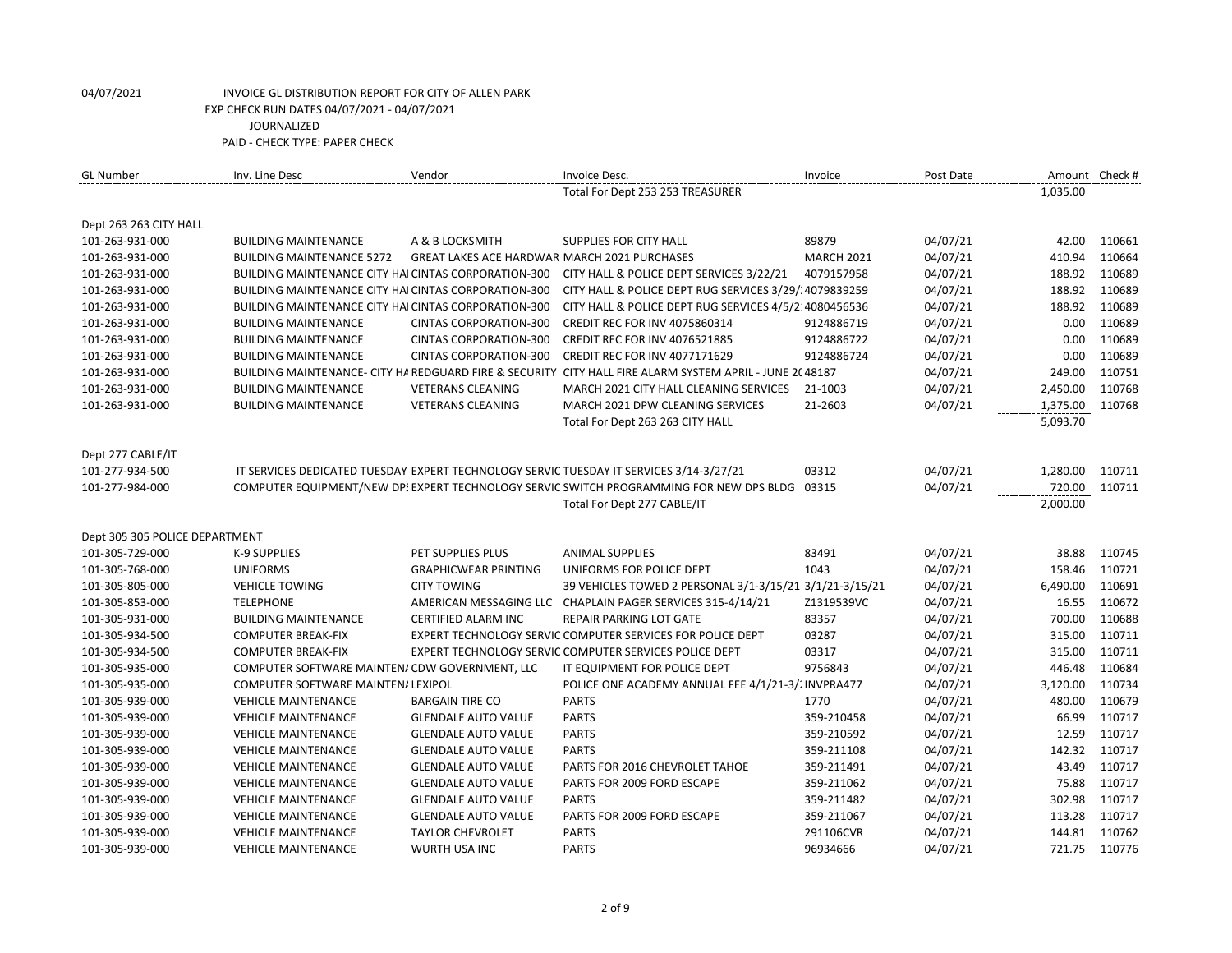| <b>GL Number</b>                          | Inv. Line Desc                        | Vendor                                              | Invoice Desc.                                                              | Invoice           | Post Date |           | Amount Check # |
|-------------------------------------------|---------------------------------------|-----------------------------------------------------|----------------------------------------------------------------------------|-------------------|-----------|-----------|----------------|
|                                           |                                       |                                                     | Total For Dept 305 305 POLICE DEPARTMENT                                   |                   |           | 13.704.46 |                |
| Dept 340 340 FIRE DEPARTMENT              |                                       |                                                     |                                                                            |                   |           |           |                |
| 101-340-757-500                           | <b>RESCUE SUPPLIES</b>                | J & B MEDICAL SUPPLY, INC. RESCUE SUPPLIES          |                                                                            | 7205843           | 04/07/21  | 459.90    | 110728         |
| 101-340-757-500                           | <b>RESCUE SUPPLIES</b>                | TELEFLEX FUNDING LLC                                | <b>RESCUE SUPPLIES</b>                                                     | 9503729704        | 04/07/21  | 562.50    | 110763         |
| 101-340-768-000                           | <b>UNIFORMS</b>                       | <b>ALMA'S SEWING</b>                                | UNIFORMS FOR FIRE DEPT                                                     | 1723              | 04/07/21  | 60.00     | 110670         |
| 101-340-768-000                           | <b>UNIFORMS</b>                       | <b>WEST SHORE SERVICES</b>                          | UNIFORMS FIRE DEPT                                                         | 24209             | 04/07/21  | 845.51    | 110773         |
| 101-340-768-000                           | <b>UNIFORMS</b>                       | <b>WEST SHORE SERVICES</b>                          | UNIFORMS FOR FIRE DEPT                                                     | 24232             | 04/07/21  | 2,160.12  | 110773         |
| 101-340-768-000                           | <b>UNIFORMS</b>                       | APOLLO FIRE EQUIPMENT CO UNIFORMS FOR FIRE DEPT     |                                                                            | 105067            | 04/07/21  | 439.64    | 110778         |
| 101-340-805-000                           | AMBULANCE BILLING                     | ACCUMED BILLING INC.                                | FIRE EMS SERVICES                                                          | 27410             | 04/07/21  | 4,825.35  | 110663         |
| 101-340-853-000                           | TELEPHONE-FIRE CHIEF FAX & BAC AT & T |                                                     | FIRE CHIEF FAX & BACKUP LINE 2/11-3/10/21                                  | 313928637703 F    | 04/07/21  | 470.81    | 110675         |
| 101-340-853-000                           | <b>TELEPHONE</b>                      | <b>COMCAST</b>                                      | FIRE DEPT SERVICES 4/6-5/5/21                                              | 8529101680173474  | 04/07/21  | 254.85    | 110692         |
| 101-340-853-000                           | <b>TELEPHONE</b>                      | HERKIMER RADIO SERVICE                              | INSTALLATION OF SPEAKERS FIRE DEPT                                         | 25459             | 04/07/21  | 325.85    | 110727         |
| 101-340-931-000                           | <b>BUILDING MAINTENANCE 5247</b>      | <b>GREAT LAKES ACE HARDWAR MARCH 2021 PURCHASES</b> |                                                                            | <b>MARCH 2021</b> | 04/07/21  | 41.55     | 110664         |
| 101-340-931-000                           | <b>BUILDING MAINTENANCE</b>           | <b>ROSE PEST SOLUTIONS</b>                          | <b>BLDG MNT FIRE DEPT</b>                                                  | 10616345          | 04/07/21  | 52.00     | 110752         |
| 101-340-931-000                           | <b>BUILDING MAINTENANCE</b>           | <b>HADDIX ELECTRIC</b>                              | <b>BLDG MNT FIRE DEPT</b>                                                  | 10356             | 04/07/21  | 167.00    | 110779         |
| 101-340-934-000                           | <b>EQUIPMENT MAINTENANCE</b>          | <b>FRONTLINE MEDICAL INC</b>                        | <b>EQUIPMENT MNT FIRE DEPT</b>                                             | 4902              | 04/07/21  | 1,049.74  | 110714         |
| 101-340-934-000                           | <b>EQUIPMENT MAINTENANCE</b>          |                                                     | APOLLO FIRE EQUIPMENT CO CREDIT MEMO FROM INV 104646 REC CHECK 3 104897    |                   | 04/07/21  | 0.00      | 110778         |
| 101-340-934-500                           | <b>COMPUTER BREAK-FIX FIRE</b>        |                                                     | EXPERT TECHNOLOGY SERVIC IT SERVICES FOR VARIOUS DEPT                      | 03313             | 04/07/21  | 180.00    | 110711         |
|                                           |                                       |                                                     | Total For Dept 340 340 FIRE DEPARTMENT                                     |                   |           | 11,894.82 |                |
| Dept 445 445 DEPARTMENT OF PUBLIC SERVICE |                                       |                                                     |                                                                            |                   |           |           |                |
| 101-445-757-000                           | <b>OPERATING SUPPLIES 5234</b>        | <b>GREAT LAKES ACE HARDWAR MARCH 2021 PURCHASES</b> |                                                                            | <b>MARCH 2021</b> | 04/07/21  | 275.94    | 110664         |
| 101-445-757-000                           | <b>OPERATING SUPPLIES</b>             |                                                     | NORTH RIVER TRUCK & TRAIL EQUIPMENT SUPPLIES FOR DPS                       | 04264             | 04/07/21  | 702.72    | 110742         |
| 101-445-931-000                           | <b>BUILDING MAINTENANCE</b>           |                                                     | H. DOMINE ENTERPRISES, INCREPAIRED DIESEL PUMP, INSTALLED NEW VALVI 119229 |                   | 04/07/21  | 291.00    | 110726         |
| 101-445-931-000                           | <b>BUILDING MAINTENANCE</b>           | RW MERCER CO INC                                    | <b>PARTS</b>                                                               | 180856            | 04/07/21  | 158.00    | 110753         |
| 101-445-931-000                           | <b>BUILDING MAINTENANCE</b>           | ZEP SALES & SERVICE                                 | SEE CORRECTED BILLING ON INV 9006064158-F 9005972454                       |                   | 04/07/21  | 0.00      | 110777         |
| 101-445-931-000                           | <b>BUILDING MAINTENANCE</b>           | ZEP SALES & SERVICE                                 | REPLACES INV 9005972454                                                    | 9006064158        | 04/07/21  | 898.93    | 110777         |
| 101-445-939-000                           | <b>VEHICLE MAINTENANCE</b>            | BAKER'S GAS & WELDING SUI PARTS                     |                                                                            | 01666425          | 04/07/21  | 260.36    | 110678         |
| 101-445-939-000                           | <b>VEHICLE MAINTENANCE</b>            | <b>EXOTIC AUTOMATION &amp; SUPIPARTS</b>            |                                                                            | 11124980          | 04/07/21  | 107.05    | 110710         |
| 101-445-939-000                           | <b>VEHICLE MAINTENANCE</b>            | <b>GLENDALE AUTO VALUE</b>                          | <b>PARTS</b>                                                               | 359-210250        | 04/07/21  | 85.52     | 110717         |
| 101-445-939-000                           | <b>VEHICLE MAINTENANCE</b>            | <b>GLENDALE AUTO VALUE</b>                          | <b>PARTS</b>                                                               | 359-211402        | 04/07/21  | 205.47    | 110717         |
| 101-445-939-000                           | <b>VEHICLE MAINTENANCE</b>            | <b>MICHIGAN CAT</b>                                 | <b>CREDIT FOR CORE RETURN</b>                                              | CC11873375        | 04/07/21  | (499.13)  | 110737         |
| 101-445-939-000                           | <b>VEHICLE MAINTENANCE</b>            | POMP'S TIRE SERVICE INC                             | <b>PARTS</b>                                                               | 1470018124        | 04/07/21  | 1,280.00  | 110770         |
| 101-445-962-000                           | <b>MISCELLANEOUS</b>                  | COMPREHENSIVE TESTING SC CONCENTRA TEST S DANDY     |                                                                            | 2900              | 04/07/21  | 147.00    | 110694         |
| 101-445-962-000                           | <b>MISCELLANEOUS</b>                  |                                                     | COMPREHENSIVE TESTING SC CONCENTRA TESTING J DEGG                          | 2903              | 04/07/21  | 147.00    | 110694         |
| 101-445-962-000                           | <b>MISCELLANEOUS</b>                  | COMPREHENSIVE TESTING SC DOT LAB TESTING DPS        |                                                                            | 2896              | 04/07/21  | 375.00    | 110694         |
|                                           |                                       |                                                     | Total For Dept 445 445 DEPARTMENT OF PUBLIC SERVICE                        |                   |           | 4,434.86  |                |
| Dept 707 707 PARKS & REC                  |                                       |                                                     |                                                                            |                   |           |           |                |

101-707-757-000 OPERATING SUPPLIES 5225 GREAT LAKES ACE HARDWAREMARCH 2021 PURCHASES MARCH 2021 04/07/21 37.70 110664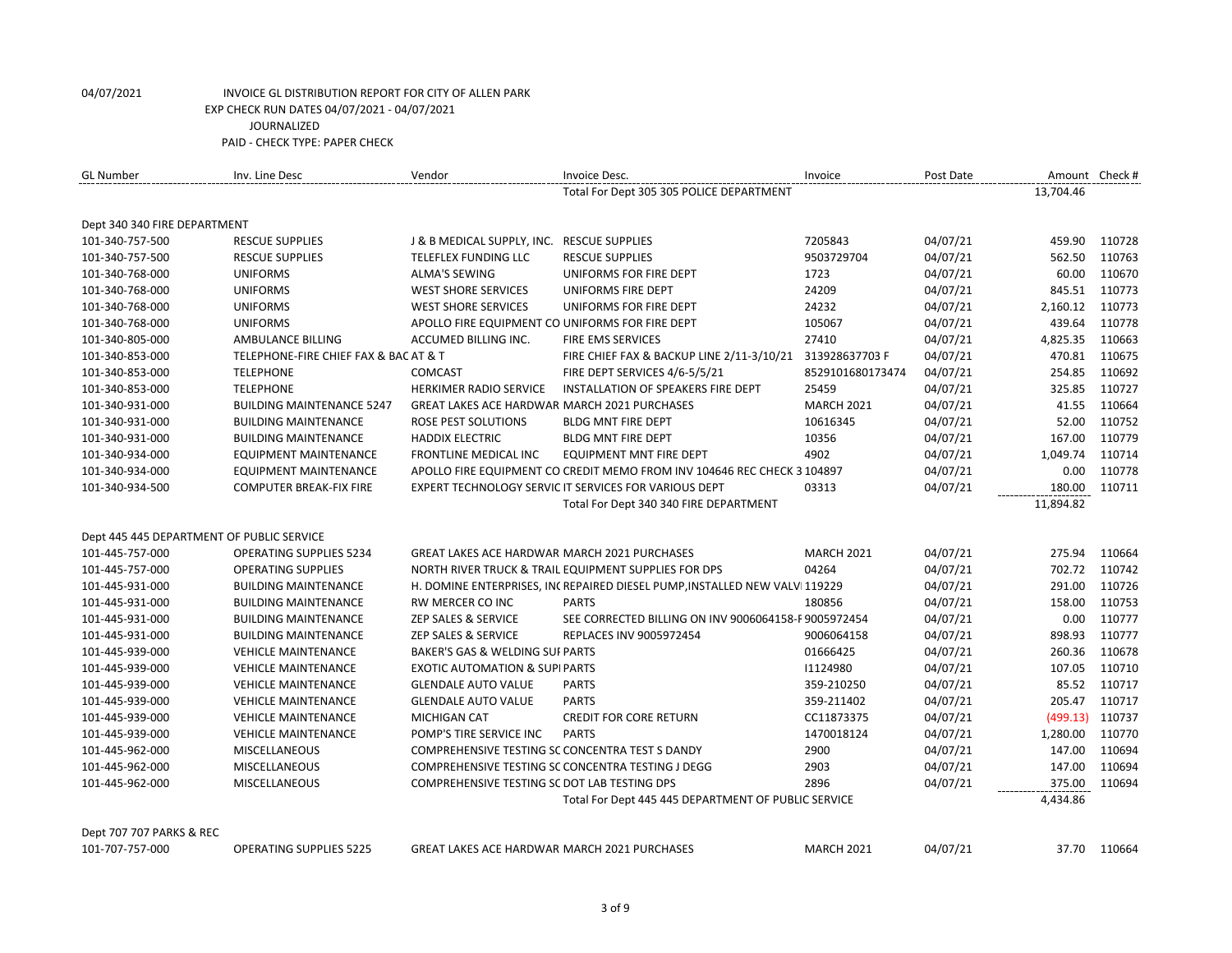| <b>GL Number</b>                | Inv. Line Desc                                                                    | Vendor                                              | Invoice Desc.                                                                             | Invoice           | Post Date | Amount Check # |        |
|---------------------------------|-----------------------------------------------------------------------------------|-----------------------------------------------------|-------------------------------------------------------------------------------------------|-------------------|-----------|----------------|--------|
| 101-707-757-000                 | <b>OPERATING SUPPLIES</b>                                                         | <b>CSS ENTERPRISES INV</b>                          | <b>DRIVER GLOVES P&amp;R</b>                                                              | 43857             | 04/07/21  | 585.00         | 110696 |
| 101-707-757-000                 | <b>OPERATING SUPPLIES</b>                                                         | PARK ATHLETIC SUPPLY                                | <b>SUPPLIES FOR P&amp;R</b>                                                               | 1848755           | 04/07/21  | 1,440.00       | 110743 |
| 101-707-768-000                 | <b>UNIFORMS</b>                                                                   | <b>GRAPHICWEAR PRINTING</b>                         | <b>SUPPLIES FOR P&amp;R</b>                                                               | 1086              | 04/07/21  | 300.00         | 110721 |
| 101-707-783-000                 | PARK SUPPLIES 5215                                                                | GREAT LAKES ACE HARDWAR MARCH 2021 PURCHASES        |                                                                                           | <b>MARCH 2021</b> | 04/07/21  | 85.62          | 110664 |
| 101-707-783-000                 | <b>PARK SUPPLIES</b>                                                              | PIONEER MANUFACTURING C SUPPLIES FOR P&R            |                                                                                           | INV776355         | 04/07/21  | 915.00         | 110746 |
| 101-707-784-000                 | <b>PARK SERVICES 5219</b>                                                         | <b>GREAT LAKES ACE HARDWAR MARCH 2021 PURCHASES</b> |                                                                                           | <b>MARCH 2021</b> | 04/07/21  | 48.30          | 110664 |
| 101-707-784-000                 | <b>PARK SERVICES</b>                                                              |                                                     | TRILOGY VARIETY BAND LLC CONTRACT PMT FOR CONCERT IN PARK 6/15/2 CONC IN THE PK           |                   | 04/07/21  | 1,000.00       | 110765 |
| 101-707-934-000                 | EQUIPMENT MAINTENANCE 5260 GREAT LAKES ACE HARDWAR MARCH 2021 PURCHASES           |                                                     |                                                                                           | <b>MARCH 2021</b> | 04/07/21  | 113.91         | 110664 |
| 101-707-934-000                 | <b>EQUIPMENT MAINTENANCE</b>                                                      | <b>BADER &amp; SONS CO</b>                          | <b>PARTS</b>                                                                              | 1053889           | 04/07/21  | 600.74         | 110676 |
| 101-707-934-000                 | <b>EQUIPMENT MAINTENANCE</b>                                                      | <b>HADDIX ELECTRIC</b>                              | LABOR & MATERIAL REPLACE KVA TRANSFORM 10367                                              |                   | 04/07/21  | 3,730.00       | 110779 |
| 101-707-935-000                 | <b>COMPUTER MNT PARKS &amp; REC</b>                                               |                                                     | EXPERT TECHNOLOGY SERVIC IT SERVICES FOR VARIOUS DEPT                                     | 03313             | 04/07/21  | 180.00         | 110711 |
| 101-707-939-000                 | <b>VEHICLE MAINTENANCE</b>                                                        | WILLIAM F. SELL & SON                               | <b>PARTS</b>                                                                              | 409000            | 04/07/21  | 260.16         | 110756 |
|                                 |                                                                                   |                                                     | Total For Dept 707 707 PARKS & REC                                                        |                   |           | 9,296.43       |        |
| Dept 751 751 COMMUNITY CENTER   |                                                                                   |                                                     |                                                                                           |                   |           |                |        |
| 101-751-756-000                 |                                                                                   |                                                     | CONTRACTED EMPLOYEES EXPENS WAYNE COUNTY HEALTH DEF FOOD SERVICES RENEWAL 4/30/21-4/30/22 | 2021 RENEWAL      | 04/07/21  | 471.00         | 110772 |
| 101-751-757-000                 | <b>OPERATING SUPPLIES</b>                                                         | BAKER'S GAS & WELDING SUI SUPPLIES P&R              |                                                                                           | 01667605          | 04/07/21  | 84.66          | 110678 |
| 101-751-757-000                 | <b>OPERATING SUPPLIES</b>                                                         | <b>GORDON FOOD SERV.</b>                            | <b>SUPPLIES</b>                                                                           | 846157339         | 04/07/21  | 60.94          | 110720 |
| 101-751-816-000                 | PROF. SERV. - P&R                                                                 |                                                     | <b>EXPERT TECHNOLOGY SERVIC IT SERVICES FOR PARKS &amp; REC</b>                           | 03316             | 04/07/21  | 495.00         | 110711 |
| 101-751-816-000                 | PROF. SERV. - OTHER                                                               |                                                     | JERRY COHEN ELITE LAB INC MARCH 2021 COOLING WATER TREATMENT                              | 8130              | 04/07/21  | 200.00         | 110730 |
| 101-751-931-000                 | <b>BUILDING MAINTENANCE 5224</b>                                                  | <b>GREAT LAKES ACE HARDWAR MARCH 2021 PURCHASES</b> |                                                                                           | <b>MARCH 2021</b> | 04/07/21  | 75.54          | 110664 |
| 101-751-931-000                 | <b>BUILDING MAINTENANCE</b>                                                       | NETWORK SERVICES COMPAI SUPPLIES                    |                                                                                           | 6704601-00        | 04/07/21  | 854.52         | 110741 |
| 101-751-931-000                 | <b>BUILDING MAINTENANCE</b>                                                       |                                                     | REDGUARD FIRE & SECURITY BURGLAR ALARM SYSTEM COMM CTR APRIL-JU 48049                     |                   | 04/07/21  | 177.00         | 110751 |
| 101-751-931-000                 | <b>BUILDING MAINTENANCE</b>                                                       |                                                     | REDGUARD FIRE & SECURITY FIRE ALARM SYSTEM APRIL - JUNE 2021                              | 48048             | 04/07/21  | 216.00         | 110751 |
| 101-751-934-000                 | EQUIPMENT MAINTENANCE 5257 GREAT LAKES ACE HARDWAR MARCH 2021 PURCHASES           |                                                     |                                                                                           | <b>MARCH 2021</b> | 04/07/21  | 127.88         | 110664 |
|                                 |                                                                                   |                                                     | Total For Dept 751 751 COMMUNITY CENTER                                                   |                   |           | 2,762.54       |        |
|                                 |                                                                                   |                                                     |                                                                                           |                   |           |                |        |
|                                 |                                                                                   |                                                     | Total For Fund 101 GENERAL FUND                                                           |                   |           | 105,364.95     |        |
| Fund 202 MAJOR STREET FUND      |                                                                                   |                                                     |                                                                                           |                   |           |                |        |
| Dept 475 475 TRAFFIC SERVICES   |                                                                                   |                                                     |                                                                                           |                   |           |                |        |
| 202-475-703-050                 | INTERFUND LABOR/EQUIP - TRAFF WAYNE COUNTY - ACCTS. RE(TRAFFIC SIGNAL MAINT 02/21 |                                                     |                                                                                           | 306038            | 04/07/21  | 376.80         | 110771 |
|                                 |                                                                                   |                                                     | Total For Dept 475 475 TRAFFIC SERVICES                                                   |                   |           | 376.80         |        |
| Dept 479 PRESERVATION - STREETS |                                                                                   |                                                     |                                                                                           |                   |           |                |        |
| 202-479-757-000                 | <b>OPERATING SUPPLIES</b>                                                         | AJAX MATERIALS CORP.                                | UPM COLD MIX SUPPLIES                                                                     | 257448            | 04/07/21  | 575.00         | 110668 |
| 202-479-757-000                 | <b>OPERATING SUPPLIES</b>                                                         | AJAX MATERIALS CORP.                                | <b>SUPPLIES FOR DPS</b>                                                                   | 257500            | 04/07/21  | 689.43         | 110668 |
| 202-479-801-205                 | <b>SECTIONING</b>                                                                 | AL'S ASPHALT PAVING CO.                             | JOB AP-135 PMT #3 FOR 2020 SEALCOATING                                                    | 26573             | 04/07/21  | 252.61         | 110671 |
| 202-479-820-000                 | <b>ENGINEERING</b>                                                                | <b>BUCCILLI GROUP, LLC</b>                          | INSPECTIONS SERVICES 3/8-3/12 MAJOR STS                                                   | 4397              | 04/07/21  | 1,944.00       | 110681 |
| 202-479-820-000                 | <b>ENGINEERING</b>                                                                | <b>BUCCILLI GROUP, LLC</b>                          | INSPECTION SERV 3/15-3/17/21 MAJOR RD                                                     | 4411              | 04/07/21  | 1,674.00       | 110681 |
| 202-479-820-000                 | <b>ENGINEERING</b>                                                                | <b>BUCCILLI GROUP, LLC</b>                          | INSPECTION SERV 3/15-3/19 MAJOR STS                                                       | 4409              | 04/07/21  | 2,538.00       | 110681 |
|                                 |                                                                                   |                                                     |                                                                                           |                   |           |                |        |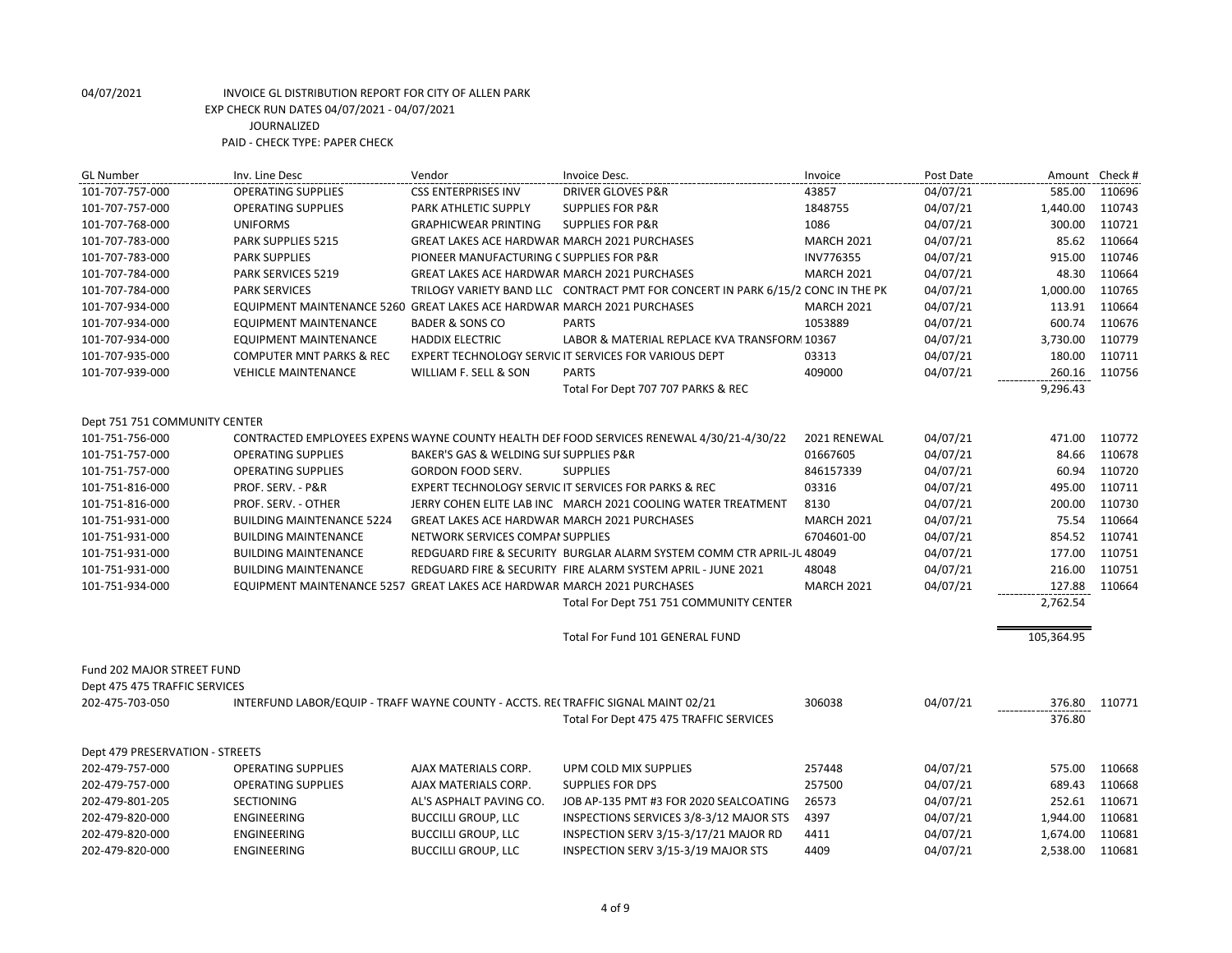| <b>GL Number</b>                              | Inv. Line Desc                                                                | Vendor                     | Invoice Desc.                                                                  | Invoice           | Post Date | Amount Check # |        |
|-----------------------------------------------|-------------------------------------------------------------------------------|----------------------------|--------------------------------------------------------------------------------|-------------------|-----------|----------------|--------|
| 202-479-820-000                               | <b>ENGINEERING</b>                                                            | <b>C.E. RAINES COMPANY</b> | JOB AP-133 ENG & SURVEY ROBINSON/OSAGE 17482                                   |                   | 04/07/21  | 2,030.00       | 110685 |
| 202-479-820-000                               | <b>ENGINEERING</b>                                                            | <b>C.E. RAINES COMPANY</b> | JOB AP-153 2021 MILEAGE RD PAVEMENT REPL17487                                  |                   | 04/07/21  | 70,000.00      | 110685 |
| 202-479-820-000                               | ENGINEERING                                                                   | C.E. RAINES COMPANY        | JOB AP-135 ENG & SURVEY SERV 2020 SEALCO/ 17484                                |                   | 04/07/21  | 150.00         | 110685 |
| 202-479-820-000                               | ENGINEERING                                                                   | <b>C.E. RAINES COMPANY</b> | JOB AP-161 ENG & SURVEY SERV M-39 SERVICE 17494                                |                   | 04/07/21  | 100.00         | 110685 |
| 202-479-820-000                               | <b>ENGINEERING</b>                                                            |                            | FISHBECK, THOMPSON, CARR I PROF SERVICES THRU 3/19/21 M-39 RD LOAD F399586     |                   | 04/07/21  | 3,000.00       | 110713 |
|                                               |                                                                               |                            | Total For Dept 479 PRESERVATION - STREETS                                      |                   |           | 82,953.04      |        |
|                                               |                                                                               |                            | Total For Fund 202 MAJOR STREET FUND                                           |                   |           | 83,329.84      |        |
| Fund 203 LOCAL STREET FUND                    |                                                                               |                            |                                                                                |                   |           |                |        |
| Dept 479 PRESERVATION - STREETS               |                                                                               |                            |                                                                                |                   |           |                |        |
| 203-479-757-000                               | <b>OPERATING SUPPLIES</b>                                                     | AJAX MATERIALS CORP.       | UPM COLD MIX SUPPLIES                                                          | 257448            | 04/07/21  | 575.00         | 110668 |
| 203-479-757-000                               | <b>OPERATING SUPPLIES</b>                                                     | AJAX MATERIALS CORP.       | <b>SUPPLIES FOR DPS</b>                                                        | 257500            | 04/07/21  | 689.42         | 110668 |
| 203-479-801-220                               | PROF'L SERVICES -TREES                                                        | T-N-T TREE SERVICE INC     | CLEAN UP & REMOVAL OF TREE STUMPS & RO(600298                                  |                   | 04/07/21  | 400.00         | 110761 |
|                                               |                                                                               |                            | Total For Dept 479 PRESERVATION - STREETS                                      |                   |           | 1,664.42       |        |
|                                               |                                                                               |                            | Total For Fund 203 LOCAL STREET FUND                                           |                   |           | 1,664.42       |        |
| Fund 226 RUBBISH FUND<br>Dept 450 450 RUBBISH |                                                                               |                            |                                                                                |                   |           |                |        |
| 226-450-817-000                               | <b>WASTE DISPOSAL</b>                                                         |                            | ADVANCED DISPOSAL SERVIC DPS ROLL OFF EXCHANGES AT 16125 WHITE ST V30002046829 |                   | 04/07/21  | 2,387.04       | 110667 |
| 226-450-900-000                               | PRINTING & PUBLISHING                                                         |                            | COMMUNITY PUBLISIHG & M ALLEN PARK TODAY SUBSCRIPTION                          | 9601              | 04/07/21  | 175.00         | 110693 |
|                                               |                                                                               |                            | Total For Dept 450 450 RUBBISH                                                 |                   |           | 2,562.04       |        |
|                                               |                                                                               |                            | Total For Fund 226 RUBBISH FUND                                                |                   |           | 2,562.04       |        |
| Fund 249 BUILDING FUND                        |                                                                               |                            |                                                                                |                   |           |                |        |
| Dept 000                                      |                                                                               |                            |                                                                                |                   |           |                |        |
| 249-000-247-000                               | <b>FIRE ESCROW</b>                                                            | THE AUTO CLUB GROUP        | FIRE WITHOLDING PROGRAM ESCROW REFUNE REFUND                                   |                   | 04/07/21  | 13,058.00      | 110662 |
|                                               |                                                                               |                            | Total For Dept 000                                                             |                   |           | 13,058.00      |        |
| Dept 371 371 BUILDING DEPARTMENT              |                                                                               |                            |                                                                                |                   |           |                |        |
| 249-371-821-000                               | MECHANICAL INSPECTIONS                                                        | CARNILL, STEVE             | MARCH 2021 MECHANICAL INSPECTIONS                                              | <b>MARCH 2021</b> | 04/07/21  | 3,199.80       | 110683 |
| 249-371-822-000                               | PLUMBING INSPECTIONS                                                          | HALASH, JEROME             | MARCH 2021 PLUMBING INSPECTIONS                                                | <b>MARCH 2021</b> | 04/07/21  | 1,852.20       | 110725 |
| 249-371-822-500                               | ELECTRICAL INSPECTIONS                                                        | CARY, KENNETH              | MARCH 2021 ELECTRICAL INSPECTIONS                                              | <b>MARCH 2021</b> | 04/07/21  | 1,436.60       | 110682 |
| 249-371-900-000                               | PRINTING & PUBLISHING                                                         |                            | COMMUNITY PUBLISIHG & M ALLEN PARK TODAY SUBSCRIPTION                          | 9601              | 04/07/21  | 350.00         | 110693 |
| 249-371-935-000                               | COMPUTER MAINTENANCE BLDG EXPERT TECHNOLOGY SERVIC IT SERVICES TANIA COMPUTER |                            |                                                                                | 03286             | 04/07/21  | 315.00         | 110711 |
| 249-371-935-000                               | COMPUTER MAINTENANCE BLDG EXPERT TECHNOLOGY SERVIC IT SERVICES MATT BAKER     |                            |                                                                                | 03314             | 04/07/21  | 90.00          | 110711 |
|                                               |                                                                               |                            | Total For Dept 371 371 BUILDING DEPARTMENT                                     |                   |           | 7,243.60       |        |
|                                               |                                                                               |                            | Total For Fund 249 BUILDING FUND                                               |                   |           | 20,301.60      |        |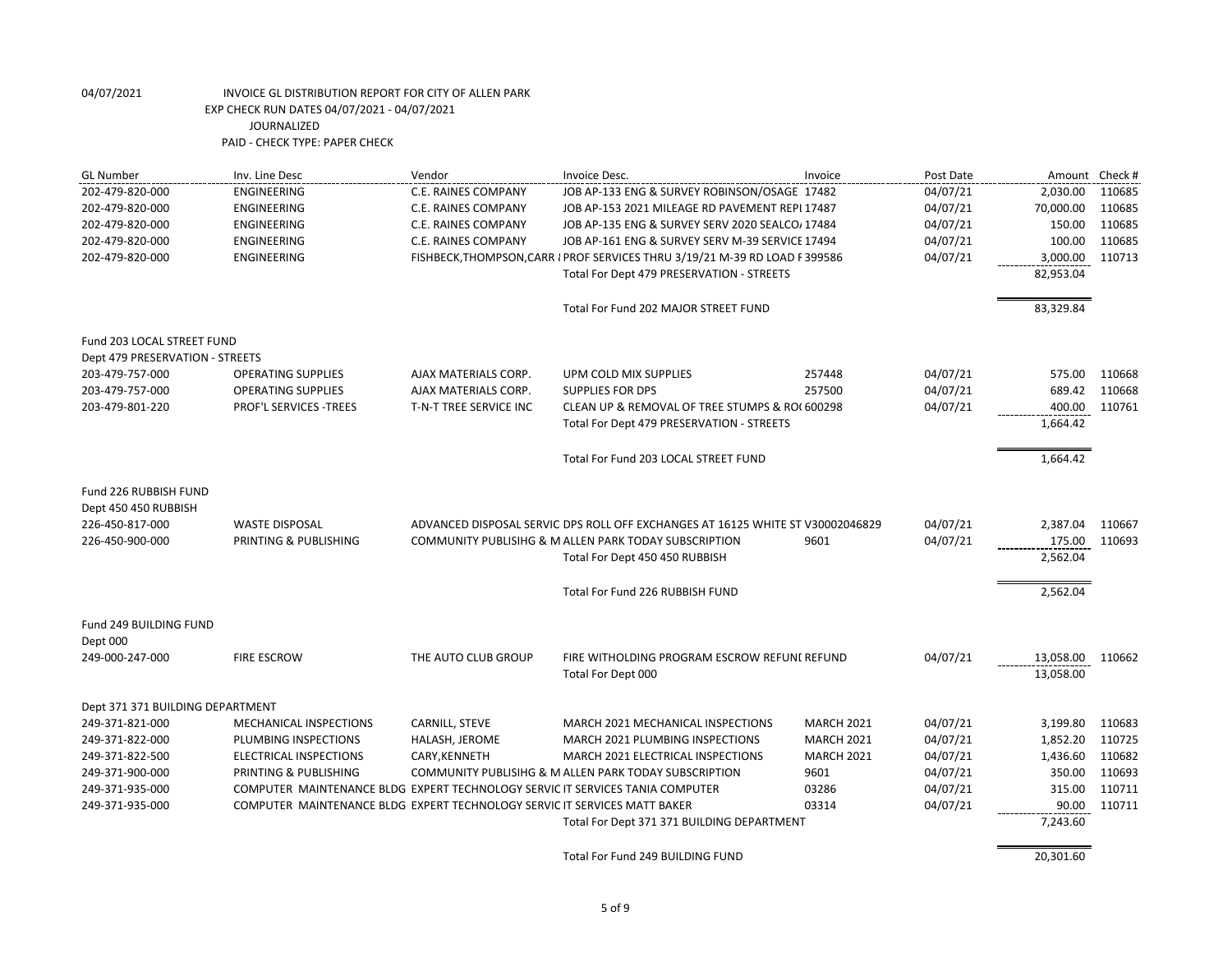| Fund 250 DDA OPERATING                                                                                                               |          |        |
|--------------------------------------------------------------------------------------------------------------------------------------|----------|--------|
|                                                                                                                                      |          |        |
| Dept 000                                                                                                                             |          |        |
| 250-000-716-000<br><b>MEDICAL</b><br>KIBBY, JENNIFER<br>04/07/21<br>APRIL 2021 MEDICAL REIMBURSEMENT<br>REIMBURSEMENT                | 1,038.36 | 110732 |
| <b>OPTICAL</b><br>250-000-718-000<br>KIBBY, JENNIFER<br>04/07/21<br>APRIL 2021 MEDICAL REIMBURSEMENT<br>REIMBURSEMENT                | 11.40    | 110732 |
| 04/07/21<br>250-000-720-000<br><b>DENTAL</b><br>KIBBY, JENNIFER<br>APRIL 2021 MEDICAL REIMBURSEMENT<br>REIMBURSEMENT                 | 28.96    | 110732 |
| <b>UTILITIES</b><br><b>DTE ENERGY</b><br>5951 N ALLEN RD SERVICES 2/3-3/4/21<br>910007536998<br>04/07/21<br>250-000-920-000          | 229.14   | 110701 |
| <b>UTILITIES</b><br><b>DTE ENERGY</b><br>910007536873<br>04/07/21<br>250-000-920-000<br>17425 ECORSE PARKING LOTS 2/11-3/12/21       | 33.18    | 110702 |
| 04/07/21<br>250-000-920-000<br><b>UTILITIES</b><br><b>DTE ENERGY</b><br>5301 ALLEN RD PARKING LOT LIGHTS 2/4-3/5/2910006782213       | 96.32    | 110703 |
| 04/07/21<br>250-000-920-000<br><b>UTILITIES</b><br><b>DTE ENERGY</b><br>6543 ALLEN RD SERVICES 2/3-3/4/21<br>910008199275            | 66.54    | 110704 |
| <b>UTILITIES</b><br><b>DTE ENERGY</b><br>6543 ALLEN RD SERVICES 2/3-3/4/21<br>04/07/21<br>250-000-920-000<br>910021109236            | 167.06   | 110705 |
| 250-000-920-000<br><b>UTILITIES</b><br><b>DTE ENERGY</b><br>15500 BEATRICE PARKING LOT LIGHTS 2/3-3/4/910005331970<br>04/07/21       | 222.99   | 110706 |
| 250-000-931-000<br><b>BUILDING MAINTENANCE</b><br>WINDOW SERVICES DDA OFFICE OCT 2020-MAI 10378<br>04/07/21<br>PROPERTY MANAGEMENT   | 180.00   | 110750 |
| 10354<br>04/07/21<br>250-000-931-000<br><b>BUILDING MAINTENANCE</b><br><b>HADDIX ELECTRIC</b><br>MARCH 2021 LIGHT CHECK              | 790.00   | 110779 |
| 9339<br>04/07/21<br>250-000-960-000<br>MARKETING/PROMOTIONS<br>DOWNTOWN DOLLAR FLYERS/TABLE TENTS<br>ALLEGRA MARKETING               | 445.42   | 110774 |
| DOWNRIVER PEST CONTROL QUANDT ALLEY PEST CONTROL<br>03182021<br>04/07/21<br>250-000-962-000<br><b>MISCELLANEOUS</b>                  | 180.00   | 110700 |
| <b>DESIGN COMMITTEE</b><br>04/07/21<br>250-000-975-000<br>SALERNO, JEANNE M<br>REIMBURSEMENT FOR FACADE GRANT<br>REIMBURSEMENT       | 2,035.00 | 110754 |
| Total For Dept 000                                                                                                                   | 5,524.37 |        |
|                                                                                                                                      |          |        |
| Total For Fund 250 DDA OPERATING                                                                                                     | 5,524.37 |        |
| Fund 265 DRUG FORFEITURE - FEDERAL                                                                                                   |          |        |
| Dept 000                                                                                                                             |          |        |
| 265-000-939-000<br><b>VEHICLE MAINTENANCE</b><br><b>CYNERGY</b><br>04/07/21<br>INSTALLATION OF WATCHGUARD SYSIN PATRO 35021          | 1,000.00 | 110697 |
| Total For Dept 000                                                                                                                   | 1,000.00 |        |
|                                                                                                                                      |          |        |
| Total For Fund 265 DRUG FORFEITURE - FEDERAL                                                                                         | 1,000.00 |        |
|                                                                                                                                      |          |        |
| Fund 271 LIBRARY                                                                                                                     |          |        |
| Dept 000                                                                                                                             |          |        |
| 6920746<br>04/07/21<br>271-000-728-000<br><b>OFFICE SUPPLIES</b><br>DEMCO, INC.<br>SHELF PACKS FOR LIBRARY                           | 375.00   | 110698 |
| 04/07/21<br>271-000-728-000<br><b>OFFICE SUPPLIES</b><br><b>GLOBAL OFFICE SOLUTIONS</b><br><b>LIBRARY SUPPLIES</b><br>CSUM-102888    | 175.40   | 110719 |
| 271-000-728-000<br><b>OFFICE SUPPLIES</b><br>LOWER HURON SUPPLY CO.<br><b>SUPPLIES FOR LIBRARY</b><br>453097<br>04/07/21             | 359.00   | 110735 |
| 04/07/21<br>271-000-757-000<br><b>OPERATING SUPPLIES</b><br>SWINEHART, BRANDI<br>REIMBURSEMENT FOR PROGRAM SUPPLIES<br>REIMBURSEMENT | 72.96    | 110759 |
| 271-000-827-000<br><b>LIBRARY SERVICES</b><br><b>ENVISIONWARE INC</b><br><b>SERVICES FOR LIBRARY</b><br>INV-US-51921<br>04/07/21     | 2,862.17 | 110709 |
| 04/07/21<br>271-000-827-000<br><b>LIBRARY SERVICES</b><br>T-MOBILE USA INC<br>HOT SPOTS FOR LIBRARY 3/1-6/30/21<br>202103191451      | 1,607.20 | 110760 |
| 271-000-827-000<br>67810<br>04/07/21<br><b>LIBRARY SERVICES</b><br>THE LIBRARY NETWORK<br><b>CIRCUIT COST FOR LIBRARY</b>            | 1,668.00 | 110764 |
| 271-000-827-000<br><b>LIBRARY SERVICES</b><br><b>UPS</b><br><b>SERVICES FOR LIBRARY</b><br>000001746R141<br>04/07/21                 | 4.15     | 110766 |
| <b>MATERIALS</b><br><b>BAKER &amp; TAYLOR</b><br>04/07/21<br>271-000-828-000<br><b>MATERIALS FOR LIBRARY</b><br>2035815478           | 55.74    | 110677 |
| 271-000-828-000<br><b>MATERIALS</b><br>BESTSELLERS AUDIO, LLC<br><b>AUDIOBOOKS</b><br>8129<br>04/07/21                               | 484.11   | 110680 |
| 271-000-900-000<br>PRINTING & PUBLISHING<br>COMMUNITY PUBLISIHG & M ALLEN PARK TODAY SUBSCRIPTION<br>9601<br>04/07/21                | 350.00   | 110693 |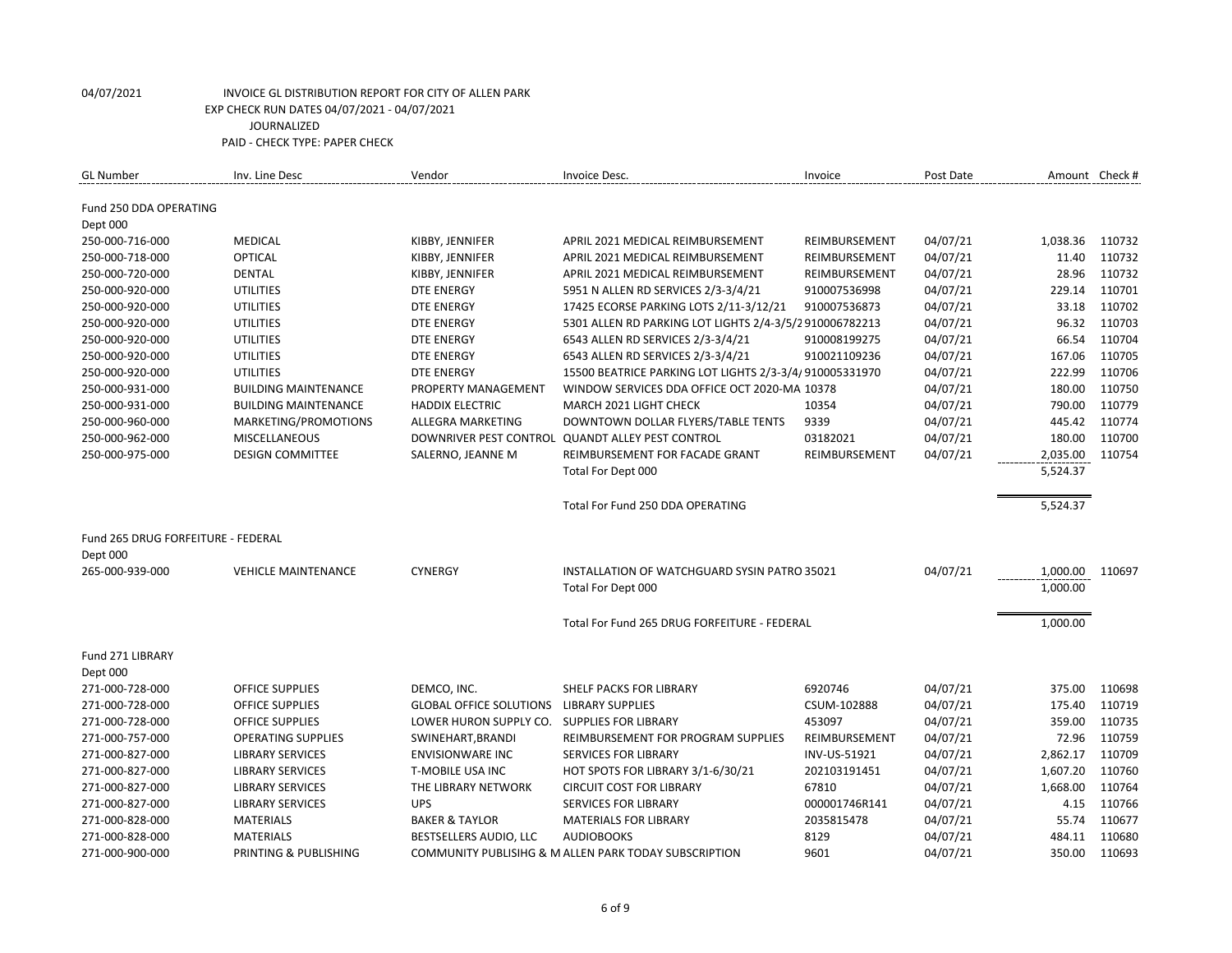| <b>GL Number</b>              | Inv. Line Desc                                                                 | Vendor                                              | Invoice Desc.                                               | Invoice           | Post Date |            | Amount Check # |
|-------------------------------|--------------------------------------------------------------------------------|-----------------------------------------------------|-------------------------------------------------------------|-------------------|-----------|------------|----------------|
|                               |                                                                                |                                                     | Total For Dept 000                                          |                   |           | 8,013.73   |                |
|                               |                                                                                |                                                     | Total For Fund 271 LIBRARY                                  |                   |           | 8,013.73   |                |
| Fund 401 CAPITAL PROJECT FUND |                                                                                |                                                     |                                                             |                   |           |            |                |
| Dept 000                      |                                                                                |                                                     |                                                             |                   |           |            |                |
| 401-000-985-003               | CAPITAL OUTLAY - PUBLIC WORKS GILBERT SALES & SERVICE INC POWER WASHER & PARTS |                                                     |                                                             | 74632             | 04/07/21  | 12,470.00  | 110716         |
| 401-000-987-300               | CONST-DPS/WATER                                                                |                                                     | GV CEMENT CONTRACTING C PMT #9 CEMENT SERVICES NEW DPS SITE | 1736-9            | 04/07/21  | 60,000.00  | 110723         |
| 401-000-987-300               | CONST-DPS/WATER                                                                | <b>JS VIG CONSTRUCTION CO</b>                       | PMT#9 CONSTRUCTION ON NEW DPS SITE                          | 1736-9            | 04/07/21  | 596,876.28 | 110731         |
| 401-000-987-300               | CONST-DPS/WATER                                                                | <b>MERLO CONSTRUCTION</b>                           | PMT#9 MEZZANINES                                            | 1736-9            | 04/07/21  | 468.35     | 110736         |
|                               |                                                                                |                                                     | Total For Dept 000                                          |                   |           | 669,814.63 |                |
|                               |                                                                                |                                                     | Total For Fund 401 CAPITAL PROJECT FUND                     |                   |           | 669,814.63 |                |
| Fund 592 WATER & SEWER        |                                                                                |                                                     |                                                             |                   |           |            |                |
| Dept 000                      |                                                                                |                                                     |                                                             |                   |           |            |                |
| 592-000-275-000               | 10-WATER                                                                       | SELOOM, JIM C.                                      | UB refund for account: 540-CA098-14                         | <b>REFUND</b>     | 04/07/21  | 104.40     | 110738         |
| 592-000-461-000               | <b>WATER SALES</b>                                                             | <b>J&amp;S CONTRACTORS</b>                          | REFUND OF HYDRANDT METER PERMIT 2021-1 REFUND               |                   | 04/07/21  | 165.60     | 110729         |
|                               |                                                                                |                                                     | Total For Dept 000                                          |                   |           | 270.00     |                |
| Dept 600 WATER                |                                                                                |                                                     |                                                             |                   |           |            |                |
| 592-600-745-400               | <b>METER MAINTENANCE 5233</b>                                                  | <b>GREAT LAKES ACE HARDWAR MARCH 2021 PURCHASES</b> |                                                             | <b>MARCH 2021</b> | 04/07/21  | 26.38      | 110664         |
| 592-600-745-400               | <b>METER MAINTENANCE</b>                                                       | <b>J&amp;S CONTRACTORS</b>                          | REFUND OF HYDRANDT METER PERMIT 2021-1 REFUND               |                   | 04/07/21  | 479.00     | 110729         |
| 592-600-873-000               | <b>MAIN MAINTENANCE</b>                                                        | CORE & MAIN LP                                      | <b>PARTS</b>                                                | N664811           | 04/07/21  | 1,400.00   | 110695         |
| 592-600-873-000               | <b>MAIN MAINTENANCE</b>                                                        | <b>CORE &amp; MAIN LP</b>                           | <b>PARTS</b>                                                | N763515           | 04/07/21  | 577.50     | 110695         |
| 592-600-939-000               | <b>VEHICLE MAINTENANCE</b>                                                     | <b>GLENDALE AUTO VALUE</b>                          | <b>PARTS</b>                                                | 359-210539        | 04/07/21  | 36.54      | 110717         |
| 592-600-939-000               | <b>VEHICLE MAINTENANCE</b>                                                     | <b>MICHIGAN CAT</b>                                 | SEG 1 RESEAL FRONT COVER/HOUSING CATERP SD11982642          |                   | 04/07/21  | 4,939.15   | 110737         |
| 592-600-939-000               | <b>VEHICLE MAINTENANCE</b>                                                     | <b>MICHIGAN CAT</b>                                 | COMPLAINT COOLANT LEAK ON CATERPILLAR 4 SD11986834          |                   | 04/07/21  | 4,547.58   | 110737         |
| 592-600-939-000               | <b>VEHICLE MAINTENANCE</b>                                                     | <b>MICHIGAN CAT</b>                                 | CREDIT AGAINIST INV SD11982642                              | SD11985934        | 04/07/21  | (4,939.15) | 110737         |
| 592-600-939-000               | <b>VEHICLE MAINTENANCE</b>                                                     | <b>VILLAGE FORD</b>                                 | <b>PARTS</b>                                                | 515696            | 04/07/21  | 14.96      | 110769         |
|                               |                                                                                |                                                     | Total For Dept 600 WATER                                    |                   |           | 7,081.96   |                |
| Dept 601 601 SEWER            |                                                                                |                                                     |                                                             |                   |           |            |                |
| 592-601-745-300               | STORM/CB MAINTENANCE                                                           | A.S.P PLUMBING                                      | <b>EMERGENCY STORN SEWER REPAIR</b>                         | 03062021          | 04/07/21  | 6,200.00   | 110674         |
| 592-601-900-000               | PRINTING & PUBLISHING                                                          |                                                     | COMMUNITY PUBLISIHG & M ALLEN PARK TODAY SUBSCRIPTION       | 9601              | 04/07/21  | 525.00     | 110693         |
| 592-601-921-000               | OFFICE SUPPLIES 5273                                                           | <b>GREAT LAKES ACE HARDWAR MARCH 2021 PURCHASES</b> |                                                             | <b>MARCH 2021</b> | 04/07/21  | 25.58      | 110664         |
| 592-601-927-060               | SEWAGE DISPOSAL-WAYNE COUN DUWA                                                |                                                     | FEB 2021 SEWAGE USAGE                                       | <b>FEBSEWAGE</b>  | 04/07/21  | 79,712.35  | 110707         |
| 592-601-930-000               | <b>SEWER MAINTENANCE</b>                                                       | ALLEN TRENCH SAFETY CORP PARTS                      |                                                             | 6213              | 04/07/21  | 555.00     | 110669         |
| 592-601-939-000               | <b>BOND PRINCIPAL</b>                                                          | THE SAFETY COMPANY LLC                              | <b>PARTS</b>                                                | IN210895          | 04/07/21  | 1,579.45   | 110739         |
| 592-601-951-000               | <b>ENGINEERING CONSULTANTS</b>                                                 | C.E. RAINES COMPANY                                 | JOB AP-01 SURVEY SERVICES FOR GENERAL PR(17477              |                   | 04/07/21  | 1,536.00   | 110685         |
| 592-601-951-000               | <b>ENGINEERING CONSULTANTS</b>                                                 | C.E. RAINES COMPANY                                 | JOB AP-01 GENERAL PROJECTS                                  | 17620             | 04/07/21  | 920.00     | 110685         |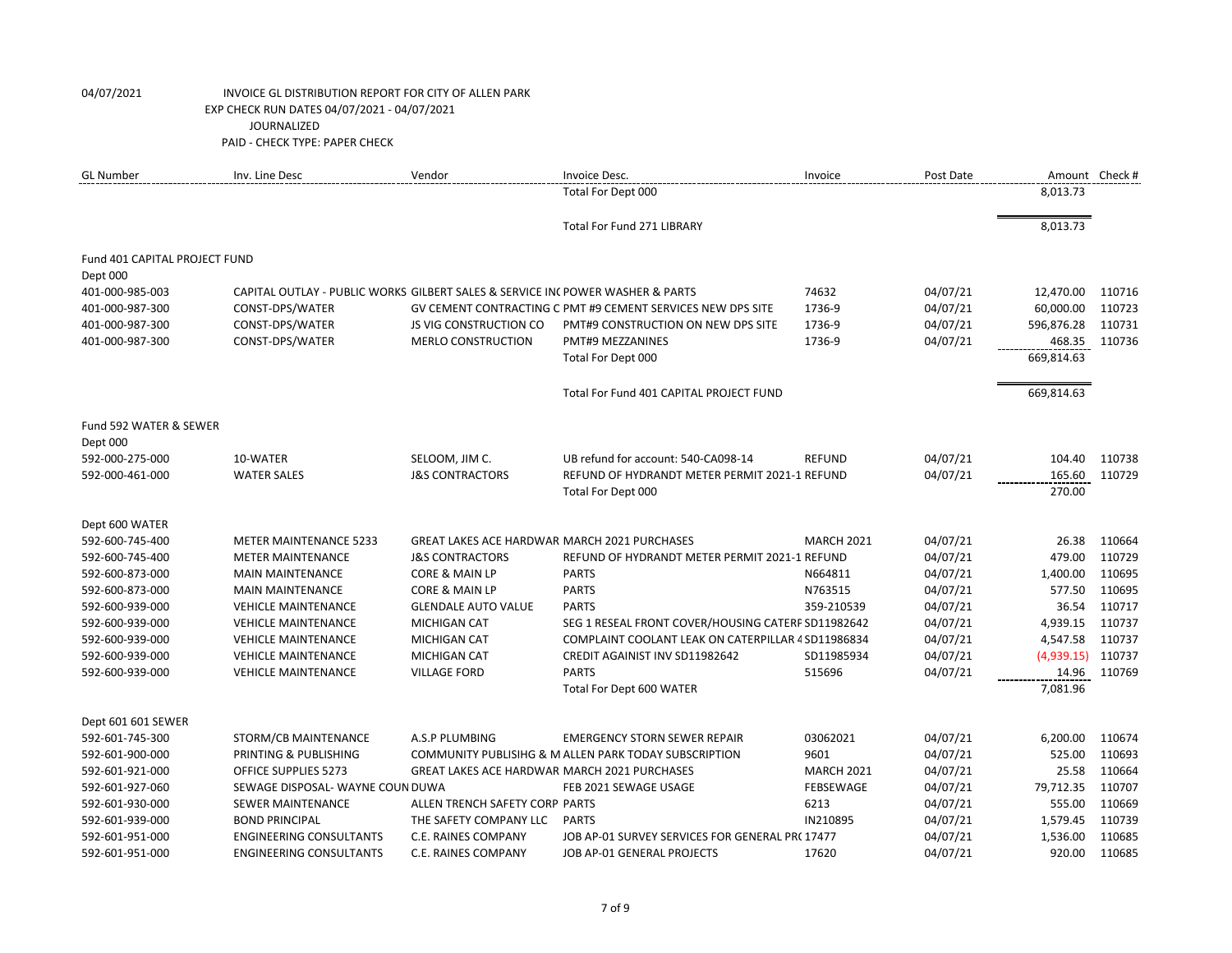| <b>GL Number</b>             | Inv. Line Desc                   | Vendor                                              | Invoice Desc.                                                                    | Invoice           | Post Date | Amount Check # |        |
|------------------------------|----------------------------------|-----------------------------------------------------|----------------------------------------------------------------------------------|-------------------|-----------|----------------|--------|
| 592-601-951-000              | <b>ENGINEERING CONSULTANTS</b>   | C.E. RAINES COMPANY                                 | JOB A-159 ENG & SURVEY SERVICES 2020 O&M 17491                                   |                   | 04/07/21  | 373.00         | 110685 |
| 592-601-951-000              | <b>ENGINEERING CONSULTANTS</b>   | C.E. RAINES COMPANY                                 | JOB AP-156 ENG & SURV SERV DIST 11,111,IV (17490                                 |                   | 04/07/21  | 412.00         | 110685 |
| 592-601-951-000              | <b>ENGINEERING CONSULTANTS</b>   | <b>C.E. RAINES COMPANY</b>                          | JOB AP-127 ENG & SURVEY SERVICES RESIDENT 17481                                  |                   | 04/07/21  | 150.00         | 110685 |
| 592-601-951-000              | <b>ENGINEERING CONSULTANTS</b>   | C.E. RAINES COMPANY                                 | JOB AP-134 ENG & SURVEY PAVEMENT & WM I17483                                     |                   | 04/07/21  | 429.57         | 110685 |
| 592-601-951-000              | <b>ENGINEERING CONSULTANTS</b>   | C.E. RAINES COMPANY                                 | JOB AP-149 ENG & SURVEY SERV EPA RISH/RES 17485                                  |                   | 04/07/21  | 650.00         | 110685 |
| 592-601-962-000              | <b>MISCELLANEOUS</b>             |                                                     | <b>G2 CONSULTING GROUP LLC INSPECTION SERVICES DPS SITE</b>                      | 210081            | 04/07/21  | 6,949.00       | 110715 |
| 592-601-983-000              | <b>BACKUP GENERATORS</b>         |                                                     | WOLVERINE POWER SYSTEM! SVC JOB 0664393 SERVICE & PARTS                          | 0207572-IN        | 04/07/21  | 429.40         | 110775 |
| 592-601-986-000              | CAPITAL OUTLAY-SEWERS            |                                                     | FISHBECK, THOMPSON, CARR I PROF SERVICES THRU 3/19/21 AP SANITARY DI! 399573     |                   | 04/07/21  | 7,718.35       | 110713 |
|                              |                                  |                                                     | Total For Dept 601 601 SEWER                                                     |                   |           | 108,164.70     |        |
| Dept 603 603 BASIN           |                                  |                                                     |                                                                                  |                   |           |                |        |
| 592-603-757-000              | <b>OPERATING SUPPLIES 5218</b>   | <b>GREAT LAKES ACE HARDWAR MARCH 2021 PURCHASES</b> |                                                                                  | <b>MARCH 2021</b> | 04/07/21  | 171.90         | 110664 |
| 592-603-757-000              | <b>OPERATING SUPPLIES</b>        | CORE & MAIN LP                                      | <b>PARTS</b>                                                                     | N811645           | 04/07/21  | 536.35         | 110695 |
| 592-603-853-000              | <b>TELEPHONE</b>                 | <b>VERIZON WIRELESS</b>                             | BASIN SERVICES 2/24-3/23/21                                                      | 9876156776        | 04/07/21  | 50.04          | 110767 |
| 592-603-931-000              | <b>BUILDING MAINTENANCE 5221</b> | <b>GREAT LAKES ACE HARDWAR MARCH 2021 PURCHASES</b> |                                                                                  | <b>MARCH 2021</b> | 04/07/21  | 60.67          | 110664 |
| 592-603-931-000              | <b>BUILDING MAINTENANCE</b>      | <b>GRAINGER</b>                                     | <b>PARTS</b>                                                                     | 9834156508        | 04/07/21  | 101.30         | 110722 |
| 592-603-931-000              | <b>BUILDING MAINTENANCE</b>      | <b>GRAINGER</b>                                     | <b>PARTS</b>                                                                     | 9834156490        | 04/07/21  | 53.72          | 110722 |
| 592-603-985-000              | <b>CAPITAL OUTLAY</b>            |                                                     | LAWRENCE M. CLARKE, INC JOB AP-123 LAURENCE ST LIFT STN REHABILITA JOB AP-123 #2 |                   | 04/07/21  | 102,711.58     | 110733 |
|                              |                                  |                                                     | Total For Dept 603 603 BASIN                                                     |                   |           | 103,685.56     |        |
| Dept 604 ADMINISTRATION/DEBT |                                  |                                                     |                                                                                  |                   |           |                |        |
| 592-604-820-000              | <b>ENGINEERING</b>               | <b>BUCCILLI GROUP, LLC</b>                          | INSPECTION SERVICES 3/11/21 BELOMONT WA 4395                                     |                   | 04/07/21  | 108.00         | 110681 |
| 592-604-820-000              | ENGINEERING                      | <b>BUCCILLI GROUP, LLC</b>                          | INSPECTION SERVICES 3/12/21 PROJ DPS                                             | 4396              | 04/07/21  | 432.00         | 110681 |
| 592-604-820-000              | ENGINEERING                      | <b>BUCCILLI GROUP, LLC</b>                          | INSPECTION SERV 3/15/21 UTILITY REPAIRS                                          | 4410              | 04/07/21  | 486.00         | 110681 |
| 592-604-820-000              | ENGINEERING                      | C.E. RAINES COMPANY                                 | JOB AP-155 SURVEY SERVICES FEMA FLOO MITI 17489                                  |                   | 04/07/21  | 1,350.00       | 110685 |
| 592-604-820-000              | ENGINEERING                      | C.E. RAINES COMPANY                                 | JOB AP-150 ENG & SURVEY SERVICES WATER N 17486                                   |                   | 04/07/21  | 14,927.99      | 110685 |
| 592-604-820-000              | ENGINEERING                      | C.E. RAINES COMPANY                                 | JOB AP-154 2021 WATER MAIN REPLACEMENT 17488                                     |                   | 04/07/21  | 20,000.00      | 110685 |
| 592-604-820-000              | ENGINEERING                      | C.E. RAINES COMPANY                                 | JOB AP-98 ENG & SURVEY SERV DPW YAR                                              | 17479             | 04/07/21  | 940.00         | 110685 |
| 592-604-820-000              | <b>ENGINEERING</b>               | <b>C.E. RAINES COMPANY</b>                          | JOB AP-123 ENG & SURVEY SER LAURENCE ST L 17480                                  |                   | 04/07/21  | 18,537.00      | 110685 |
|                              |                                  |                                                     | Total For Dept 604 ADMINISTRATION/DEBT                                           |                   |           | 56,780.99      |        |
|                              |                                  |                                                     | Total For Fund 592 WATER & SEWER                                                 |                   |           | 275,983.21     |        |
| Fund 701 TRUST AND AGENCY    |                                  |                                                     |                                                                                  |                   |           |                |        |
| Dept 000                     |                                  |                                                     |                                                                                  |                   |           |                |        |
| 701-000-244-200              | <b>CERT DONATIONS</b>            | <b>ENTERPRISE UNIFORM CO</b>                        | UNIFORMS POLICE DEPT                                                             | 077243            | 04/07/21  | 468.50         | 110708 |
| 701-000-246-500              | <b>ENGINEERING ESCROW</b>        | C.E. RAINES COMPANY                                 | JOB AP-01 SURVEY SERVICES FOR GENERAL PR(17477                                   |                   | 04/07/21  | 1,390.00       | 110685 |
| 701-000-246-500              | <b>ENGINEERING ESCROW</b>        | <b>C.E. RAINES COMPANY</b>                          | JOB AP-01 GENERAL PROJECTS                                                       | 17620             | 04/07/21  | 894.00         | 110685 |
| 701-000-246-500              | <b>ENGINEERING ESCROW</b>        | C.E. RAINES COMPANY                                 | JOB AP-165 ENG PERMIT WOW CABLE INSTALL 17570                                    |                   | 04/07/21  | 354.00         | 110685 |
| 701-000-246-500              | <b>ENGINEERING ESCROW</b>        | C.E. RAINES COMPANY                                 | JOB AP-157 ENG PERMIT COMCAST FED DRIVE 17492                                    |                   | 04/07/21  | 175.00         | 110685 |
| 701-000-246-500              | <b>ENGINEERING ESCROW</b>        | C.E. RAINES COMPANY                                 | JOB AP-160 ENG PERMIT COMCAST FAIRLANE L17493                                    |                   | 04/07/21  | 200.00         | 110685 |